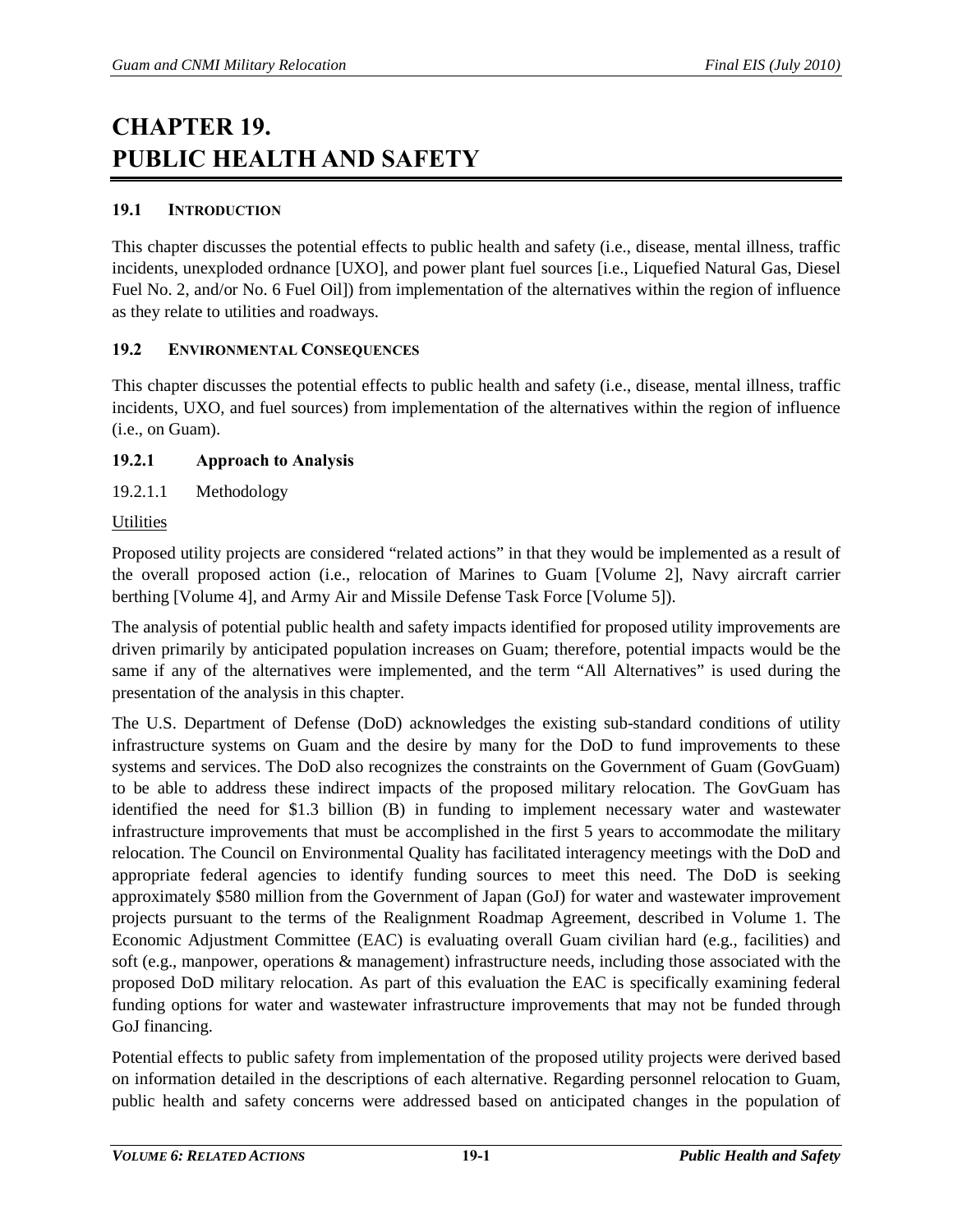Guam, both from natural increases and from military personnel and their dependents moving to Guam. Average per capita incidents of notifiable diseases, mental illness, and traffic accidents were used to calculate the potential increase in these incidents as a result of the utility projects. Safety of construction workers would be the same as outlined in Volume 2. Proposed construction activities supporting utilities improvements would be conducted in accordance with federal and local safety guidelines to ensure a safe work environment.

With construction activities, there is a potential for standing water and water based vectors, such as mosquitoes and related diseases. Most mosquitoes require standing water or moist soil where flooding occurs to lay their eggs. Removing standing water sources and promoting drainage would eliminate potential breeding sites. In compliance with Guam Code Annotated (10 GCA 36-Mosquito Control), the following Best Management Practices (BMPs) would be implemented: limit standing water at construction sites, stagnant water pools, puddles, and ditches would be drained or filled; containers that catch/trap water (e.g., buckets, old tires, cans) would be removed; and if necessary, pesticide application (e.g., *Bacillus thuringensis*) could be used to help control mosquitoes. Implementing these BMPs would reduce the opportunities for an outbreak of water-related diseases.

Analysis of the public health and safety concerns that are directly associated with the overall proposed action (i.e., relocation of Marines to Guam [Volume 2], Navy aircraft carrier berthing [Volume 4], and Army Air and Missile Defense Task Force [Volume 5]) can be found in those respective Volumes. This chapter analyzes potential health and safety impacts that are specific to proposed utility projects that would be implemented to support the military relocation.

Both direct impacts (i.e., effects from the construction and operation of utilities provided for the new military facilities on base) and indirect impacts (i.e., effects that occur off base from the influx of construction workers and an induced population) are described in this chapter. For more information on direct and indirect impacts, see Volume 6, Chapter 1.

Potential health and safety concerns from direct impacts of proposed utilities projects result primarily from ground-disturbing activities and from demands on public utility systems and their associated operations. Information regarding the possible presence of UXO was obtained from various military (e.g., various Navy and U.S. Army Corps of Engineers UXO records) and public sources (e.g., newspaper accounts). Information specific to the proposed movement of Marines to Guam was obtained from military sources.

Potential health and safety concerns from indirect impacts of proposed utilities projects result primarily from the demands placed on public utility systems and their associated operations from construction workforce housing and from housing and development resulting from the induced population that is expected to migrate to Guam because of the economic growth brought about by the military relocation.

#### Roadways

Public health and safety concerns associated with the proposed roadway projects were identified based on the potential for the improved roadway network to have the following effects:

- Substantially increase the risk of exposure to air pollutants from increased use of roadways
- Affect the frequency of automobile accidents
- Increase the risk of exposure to UXO

The risk of exposure to air pollutants from vehicular sources that would use the new roadways is a health concern. Impacts of the Guam Road Network (GRN) project on air quality are addressed in Volume 6,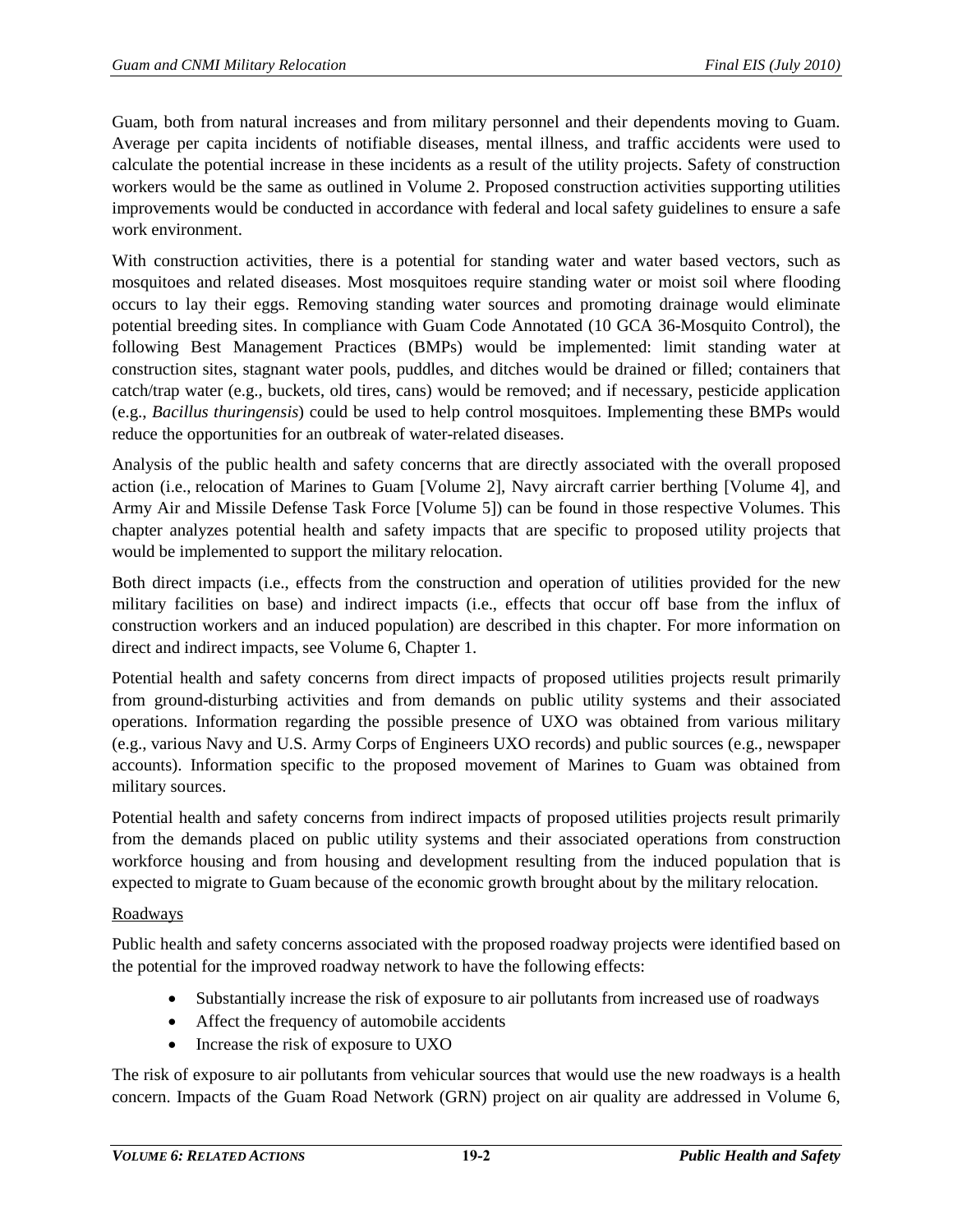Chapter 7. Air pollutant emissions from the GRN project were evaluated in comparison to primary national ambient air quality standards established to protect human health, as well as secondary standards to protect the environment.

## 19.2.1.2 Determination of Significance

Factors considered in determining whether an alternative would have a significant public safety impact include the extent or degree to which implementation of the utility projects would subject the public to increased risk of contracting a disease or experiencing personal injury. The significance determination evaluated the overall ability to mitigate or control potential public health and safety impacts and consequences from proposed utility infrastructure improvements. Significant impacts that cannot be avoided would be mitigated to less than significant levels to the extent possible.

Public health and safety impacts as a result of the proposed roadway improvement projects are assessed following Federal Highway Administration Guidance for Preparing and Processing Environmental and Section 4(f) Documents (Federal Highway Administration 1987).

#### 19.2.1.3 Issues Identified during Public Scoping Process

The following analysis focuses on possible effects to public health and safety that could be impacted by the proposed utility and roadway projects. As part of the analysis, concerns related to public health and safety that were mentioned by the public, including regulatory stakeholders, during the public scoping meetings were addressed. The following public health and safety concerns were raised during public scoping meetings regarding the proposed relocation of military and civilian personnel to Guam:

- Acquired Immune Deficiency Syndrome
- Cholera
- Dengue
- Hepatitis C
- Malaria
- Measles
- Rubella
- Sexually Transmitted Diseases other than Acquired Immune Deficiency Syndrome
- Tuberculosis
- Typhoid fever
- Potential increases in mental illness
- Potential increases in traffic incidents
- Potential contact with UXO

# **19.2.2 Power**

As discussed in Volume 6, Chapters 2 and 3, implementation of the proposed action would require additional power generation at Guam Power Authority (GPA) facilities to meet the power demands of the new base, resulting in direct impacts.

**Direct Impacts.** Additional power generation demands from new DoD facilities can be met using current capacities at existing power plants, which are currently permitted under the Clean Air Act to allow for resulting increased emissions. The DoD proposes to recondition existing GPA Combustion Turbines (CTs) that serve as peaking units and as backup facilities to ensure a reliable power supply is available on Guam. No monitoring data for ambient background air quality exists for Guam that could be used to compare against expected changes in air quality from the military relocation. Therefore, the existing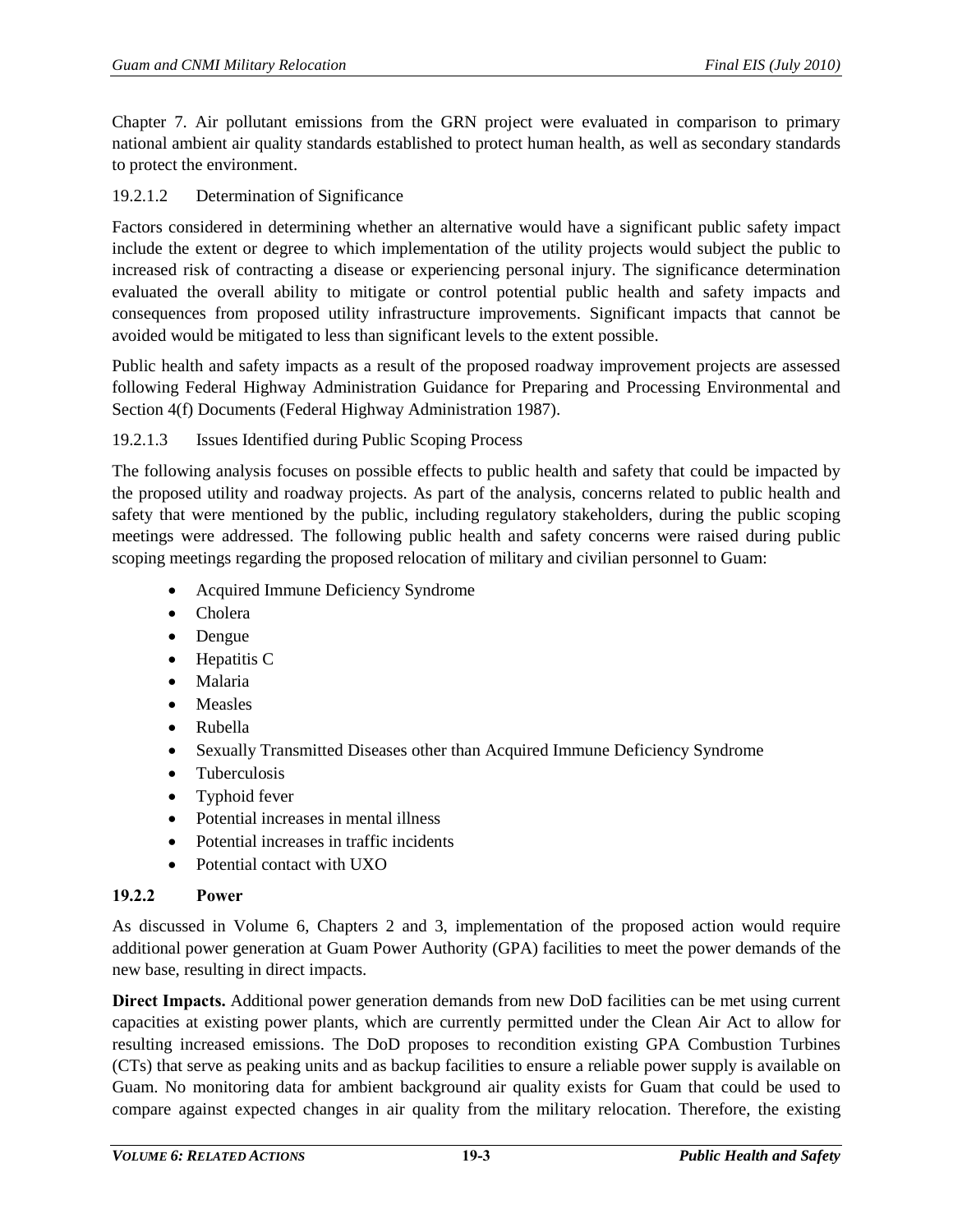background air quality conditions around Guam are defined based on the current ambient air quality attainment status condition applicable for Guam:

- Attainment for all criteria pollutants, except for sulfur dioxide  $(SO<sub>2</sub>)$
- Two  $SO_2$  nonattainment areas with a 2.2 mile (3.5 kilometers) radius around the Piti and Tanguisson power plants

Guam is exempt from using fuel with a low sulfur content. Therefore, the power generation facilities' use of fuel with a high sulfur content is anticipated to be the primary cause of the current  $SO<sub>2</sub>$  nonattainment designation for the two areas. The Cabras/Piti power plant maintains an automated system to switch to low sulfur fuel when the wind direction is from the west (onshore). Once the wind direction has shifted, the fuel source is switched manually back to high sulfur fuel. There is a stakeholder effort led by the Guam Environmental Protection Agency (GEPA) and U.S. Environmental Protection Agency (USEPA) Region 9 to switch from high sulfur diesel (5,000 parts per million [ppm]) to ultra low sulfur diesel (ULSD) (10 to 15 ppm) for use in diesel vehicles and in CTs on Guam. This move to ULSD would result in cleaner emissions from CTs and other applications using diesel. This effort is supported by the GPA and the DoD. However, several logistics, economics, contracts, and regulatory issues are ongoing and must be resolved before an islandwide switch to ULSD can be accomplished by the end of 2012. The stakeholders are also considering an interim move to low sulfur diesel (500 ppm). Until this happens, this chapter assumes the continued use of high sulfur diesel. This chapter does not include a detailed assessment of the benefits that could be realized to public health from a transition in the type of diesel.

The air quality analysis provided in Volume 6, Chapter 7 indicates that the overall permitted capacity and the reconditioning of the existing CTs at the power plants would not change to meet the increased power demands for the direct or indirect effects of the proposed military relocation. The resulting potential air quality impact would remain the same as the current permitted conditions established previously during each facility permitting process. Power generation requirements would be met by operating existing generation facilities within their current permit limitations. Thus, the air emissions at the power plant facilities would remain as predicted under their current permits. Permitted sources would then remain in compliance with applicable Clean Air Act air quality standards in effect at the time of their most recently issued permits and would result in less than significant air quality impacts. Additionally, Volume 6, Chapter 7 indicates that proposed reconditioning of existing CTs is not expected to result in a change in air emissions above what is currently allowed in the CT permits.

Although power plant and CT operations would result in a less than significant increase in emissions, air pollutants generated during power plant and CT operations could affect the health of some individuals on Guam. Air pollution can harm individuals when it accumulates in the air in high enough concentrations. People exposed to high enough levels of certain air pollutants may experience:

- Irritation of the eyes, nose, and throat
- Wheezing, coughing, chest tightness, and breathing difficulties
- Worsening of existing lung and heart problems
- Increased risk of heart attack

In addition, long-term exposure to air pollution has been linked to certain types of cancer and damage to the immune, neurological, reproductive, and respiratory systems.

Some groups of people are especially sensitive to common air pollutants, such as particulates and groundlevel ozone. Sensitive populations include children, older adults, people who are active outdoors, and people with heart or lung diseases, such as asthma. Because air emission increases would be less than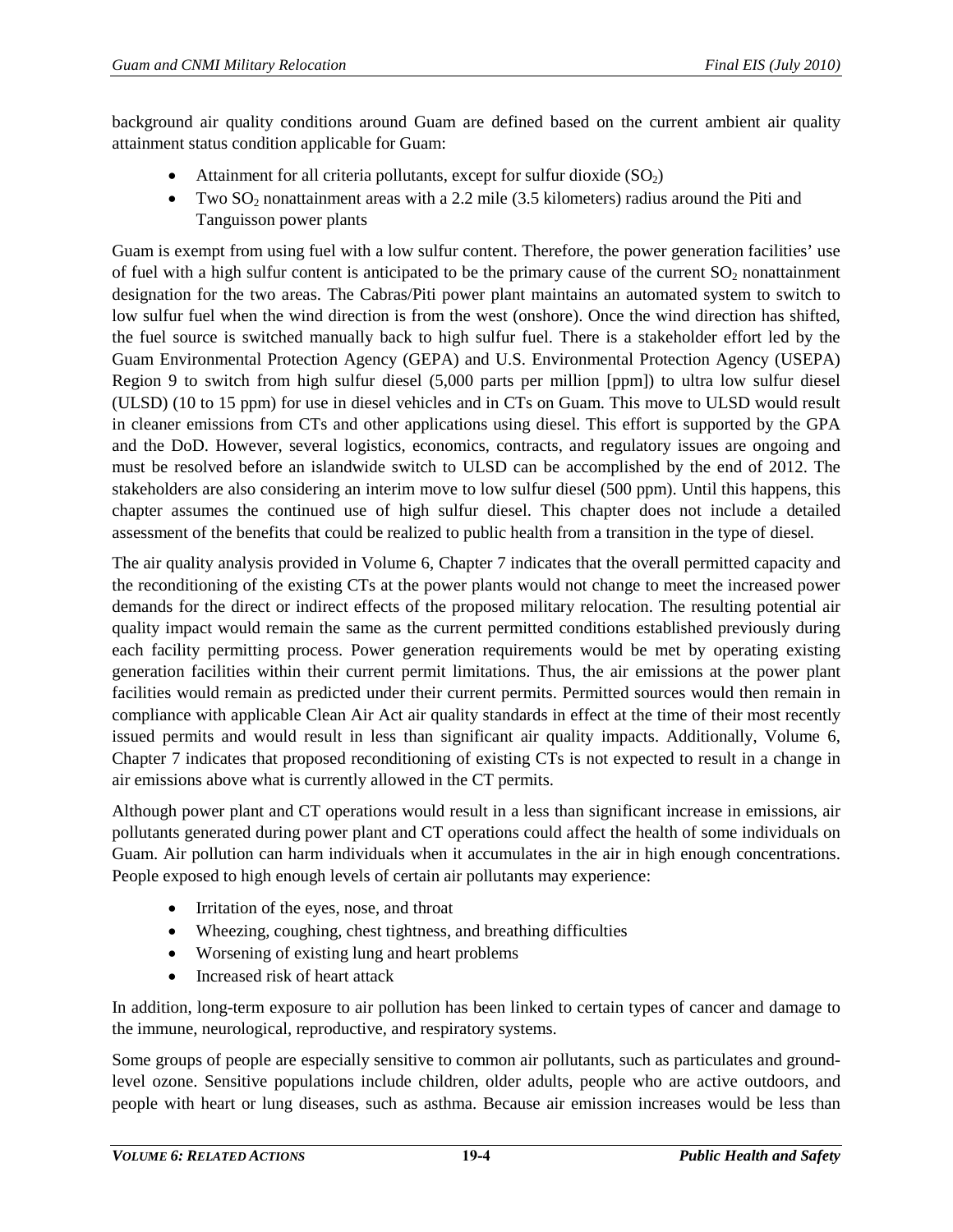significant, it is anticipated that Guam clinics and hospital would have adequate staffing to handle illnesses related to air quality. Therefore, less than significant impacts on health care services would be anticipated as a result of emissions from construction and operational activities.

**Indirect Impacts.** Data provided by the GPA indicates that there is sufficient power capacity at power plants to meet the power demands from workforce housing and the induced population. Increased power demands and air emissions that may result from the workforce housing and induced population would be the same as described for direct impacts. It is anticipated that Guam clinics and hospitals would have adequate staffing to handle illnesses related to air quality. Therefore, less than significant, indirect impacts on health care services would be anticipated as a result of emissions from power plant operations.

# **19.2.3 Potable Water**

As discussed in Volume 6, Chapter 3, existing off-base GWA water system infrastructure is considered by USEPA Region 9 to be substandard in terms of water quantity, water quality, and overall condition and reliability of the supply and distribution system. In its comments on the Draft Environmental Impact Statement (EIS), USEPA Region 9 stated that Guam's environmental and public health problems exceed those of most U.S. communities, with its population experiencing boil water notices, sewage spills, exposures to waterborne disease, and illegal dumping that can result in public health problems associated with its water supply. Over the last 7 years, USEPA Region 9 has issued fines and enforcement orders to the GovGuam in an effort to address these problems and bring the potable (drinking) water system infrastructure into compliance with federal environmental laws and public health standards.

There have been improvements to the potable water system as a result of these enforcement actions, and boil water notices have declined and water quality has improved in recent years. Still, the GWA potable water system continues to suffer from decades of deferred maintenance and upgrades because of a lack of funding and limits on user fees paid by the customers they service. Not all of GWA's water supply wells and surface water reservoirs are fully operational, resulting in a shortage of available water and an inability to meet basic flow and pressure standards required of public water suppliers. These conditions can result in intermittent loss of water or water pressure to some customers and in microbiological and other contaminants entering the distribution system, potentially resulting in illness. In addition to basic flow and pressure problems, GWA's water distribution system (i.e., water storage tanks, treatment systems, and distribution piping and pumps) is not fully functional because of corrosion, leakage, age, and vandalism. These conditions can potentially lead to unreliable water supply, poor water quality, and ultimately to illness.

# 19.2.3.1 Potable Water Health Problems

The following text provides a discussion of the types of contaminants and potential health problems related to potable water systems.

**Contaminants Affecting Drinking Water.** The levels of contaminants in drinking water are seldom high enough to cause acute (immediate) health effects (North Carolina Cooperative Extension Service 1996). Examples of acute health effects are nausea, lung irritation, skin rash, vomiting, dizziness, and even death. Contaminants are more likely to cause chronic health effects (i.e., effects that occur long after repeated exposure to small amounts of a chemical). Examples of chronic health effects include cancer, liver and kidney damage, disorders of the nervous system, damage to the immune system, and birth defects.

**Microbial Pathogens.** Pathogens in drinking water are serious health risks. Pathogens are diseaseproducing micro-organisms such as bacteria, viruses, and parasites (such as *Giardia lamblia*). They get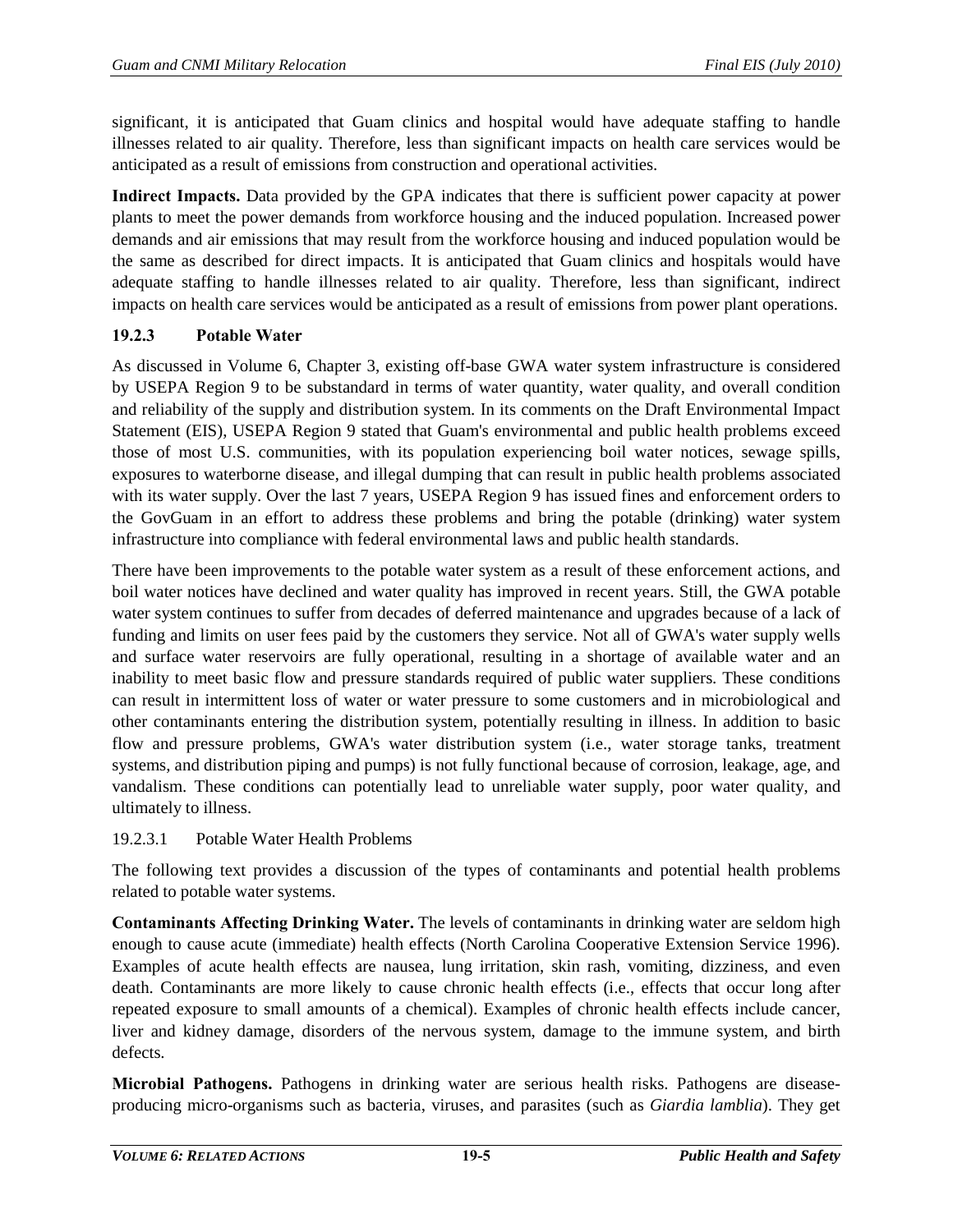into drinking water when surface water sources are contaminated by sewage or animal waste, or when wells are improperly sealed and constructed. Pathogens can cause gastroenteritis, salmonella infection, dysentery, shigellosis, hepatitis, and giardiasis. The presence of coliform bacteria, which is generally harmless, may indicate other contamination to the drinking water system.

**Organics.** People worry the most about potentially toxic chemicals and metals in water. Only a few of the toxic organic chemicals that occur in drinking water are regulated by drinking water standards. This group of contaminants includes:

- Trihalomthanes, which are formed when chlorine in treated drinking water combines with naturally occurring organic matter.
- Pesticides, including herbicides, insecticides, and fungicides.
- Volatile organic compounds, which include solvents, degreasers, adhesives, gasoline additives, and fuel additives. Some of the common volatile organic compounds are benzene, trichloroethylene, styrene, toluene, and vinyl chloride. Possible chronic health effects include cancer, central nervous system disorders, liver and kidney damage, reproductive disorders, and birth defects.

**Inorganics.** These contaminants include toxic metals like arsenic, barium, chromium, lead, mercury, and silver. These metals can get into drinking water from natural sources, industrial processes, and the materials used in plumbing systems. Toxic metals are regulated in public water supplies because they can cause acute poisoning, cancer, and other health effects. Nitrate is another inorganic contaminant. The nitrate in mineral deposits, fertilizers, sewage, and animal wastes can contaminate water. Nitrate has been associated with "blue baby syndrome" in infants.

**Funding Improvements.** The DoD acknowledges the existing sub-standard conditions of utility infrastructure systems on Guam and the desire by many for the DoD to fund improvements to these systems and services. The DoD also recognizes the constraints on the GovGuam to be able to address these indirect impacts of the proposed military relocation. The GovGuam has identified the need for \$1.3 B in funding to implement necessary water and wastewater infrastructure improvements that must be accomplished in the first 5 years to accommodate the military relocation. The Council on Environmental Quality has facilitated interagency meetings with the DoD and appropriate federal agencies to identify funding sources to meet this need. The DoD is seeking funding from the GoJ for water and wastewater improvement projects pursuant to the terms of the Realignment Roadmap Agreement, described in Volume 1. The EAC is evaluating overall Guam civilian hard (e.g., facilities) and soft (e.g., manpower, operations & management) infrastructure needs, including those associated with the proposed DoD military relocation. As part of this evaluation the EAC is specifically examining federal funding options for water and wastewater infrastructure improvements that may not be funded through GoJ financing. Because it is doubtful that GWA could fund and implement required upgrades in time for the start of the proposed DoD relocation, public health and safety impacts from increased demand on potable water are anticipated to be significant until the necessary off-base infrastructure improvements could be completed.

**Direct Impacts.** As described in Volume 6, Chapters 2 and 3, the DoD proposes to supply potable water to new facilities associated with the proposed action by using existing DoD water supplies on Guam, coupled with the installation of new water supply wells on Andersen Air Force Base. These new on-base systems would comply with Safe Drinking Water Act requirements for supply, pressure, and water quality. Therefore, no significant, anticipated, direct public health impacts are expected from these new facilities.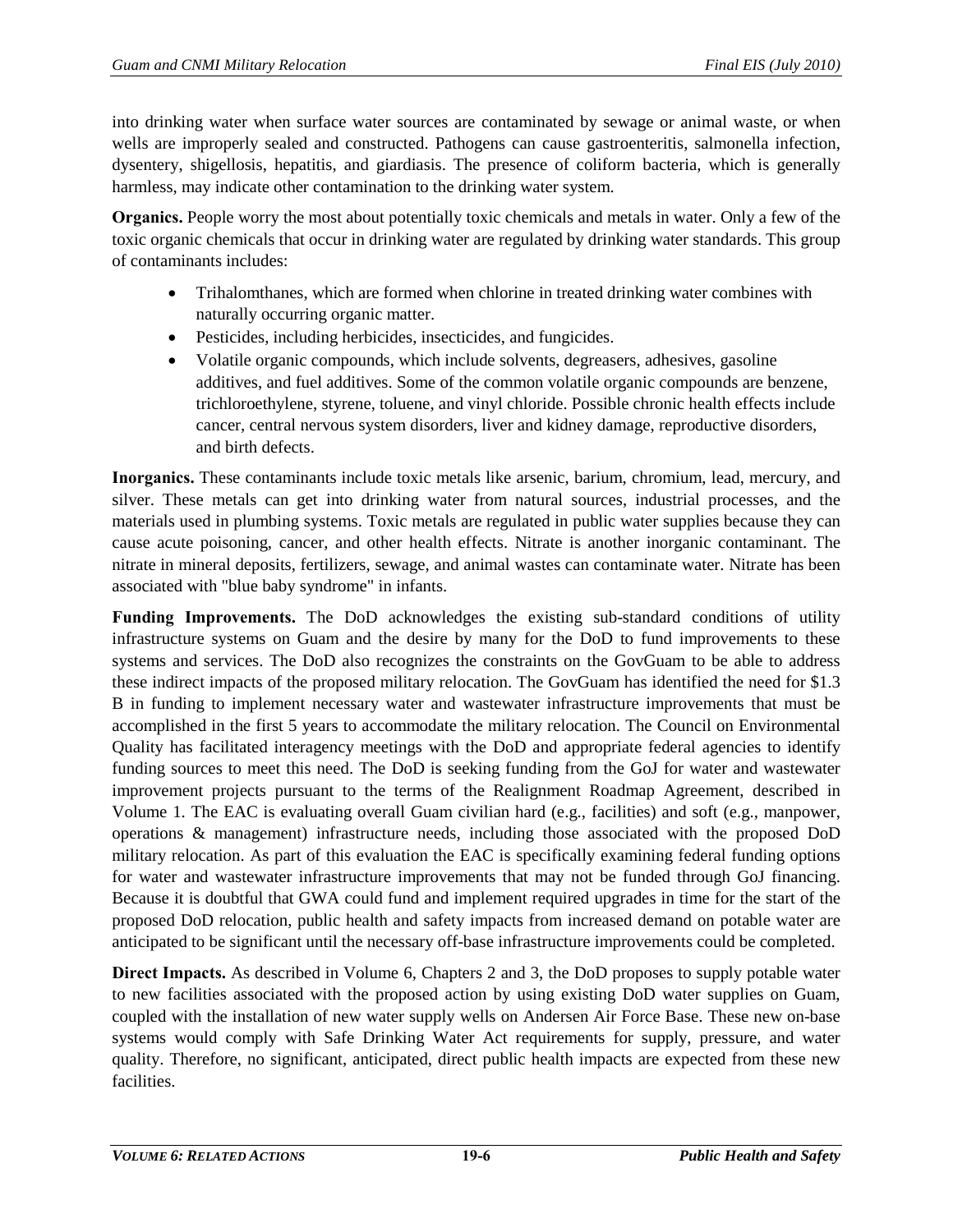**Indirect Impacts.** As described in Volume 6, Chapters 2 and 3, the DoD relocation would result in indirect impacts on the off-base GWA water system from the potable water needs of the construction workforce and from the DoD relocation induced population that is expected to migrate to Guam. These indirect effects of the DoD relocation would place an increased demand and strain on the existing GWA water system. In their comments on the Draft EIS, the GWA, USEPA Region 9, GEPA, and various GovGuam agencies raised serious concerns over potential environmental and public health impacts on the already non-compliant GWA system from these indirect off-base demands. GWA must replace much of its infrastructure to meet current demand from the existing Guam population and to meet regulatory requirements imposed through ongoing enforcement actions. Concurrently, GWA must plan for, fund, and execute upgrades to meet new demands that are indirectly brought about by the proposed military relocation. Without these repairs and upgrades, environmental and public health impacts would be significant. Indirect impacts on the potable water system related to the military relocation fall into two broad categories: water quantity and water quality.

*Water Quantity:* As discussed in Volume 6, Chapter 3, implementation of the overall proposed action could result in shortfalls of off-base potable water in GWA's system from 2010 until 2015. This shortfall would result because the current GWA system cannot supply the amount of water needed for the expected population increase. According to GWA's Water Resources Master Plan (WRMP) (GWA 2007), the existing GWA system has enough capacity in its inventory of wells and surface water sources to meet the current and projected demand, but the failing condition of the systems does not allow for the system to produce its full potential. As described in Volume 6, Chapter 3, this shortfall would be at its highest in the peak construction year of 2014. GWA cannot sustain its current water demands without DoD assistance (currently up to 4 million gallons per day (MGd) (15 million liters per day [MLd]) of water from Fena reservoir is provided to GWA). The GWA water system is already experiencing high chlorides (an indication of over pumping) in some wells and is being encouraged to reduce production in the affected wells by the GEPA.

As described in Volume 6, Chapter 3, the DoD proposes to help mitigate the shortfall of off-base water by providing excess water capacity to GWA from its existing system and from the early installation of proposed new DoD wells. A Memorandum of Understanding is being developed between the DoD and GWA that would address procedures to cooperate in the overall management of the Northern Guam Lens Aquifer, the source of water for the new DoD wells. In addition, a Customer Service Agreement is expected to be created to address the exchange of water between the Naval Facilities Engineering Command, Marianas, and GWA. The best potential sites for future wells in the Northern Guam Lens Aquifer are presumed to be located beneath DoD lands. Meeting future water demands on Guam would require utilizing those water resources under DoD land to benefit all of Guam. In this way, the DoD would mitigate the indirect impacts on water quantity to less than significant.

*Water Quality:* As discussed in Volume 6, Chapter 3, water quality is related to water treatment and the condition of the water system infrastructure. Increasing the quantity of water alone would not mitigate potential public health impacts associated with low pressure, insufficient treatment, and corrosion of tanks and piping and from failing infrastructures. In the absence of water system repairs and upgrades, the GWA system would continue to be at risk for significant impacts on public health, and the additional demands on the system from the construction workforce and induced population associated with military relocation would make this already significant risk even worse.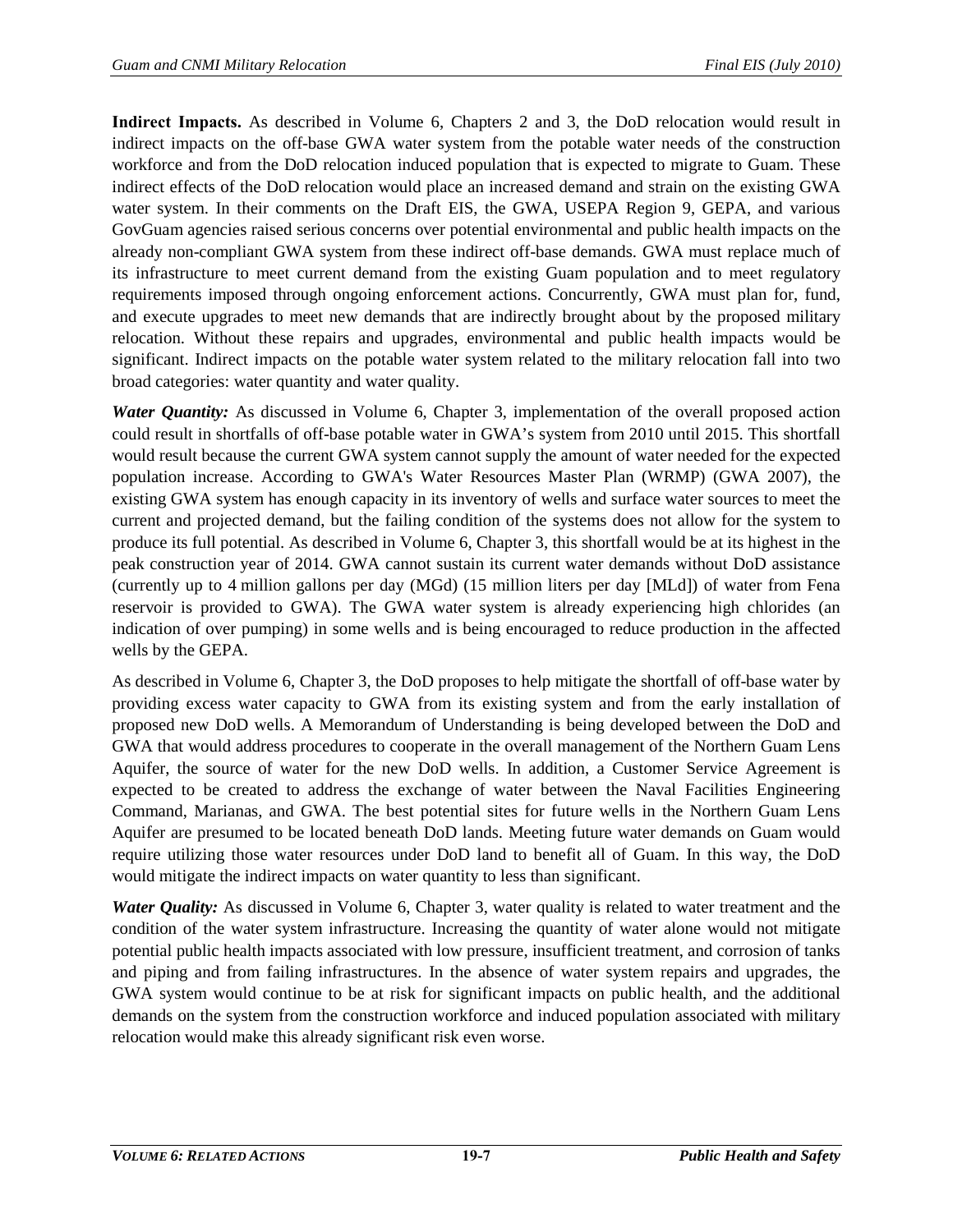#### **19.2.4 Wastewater**

Micro-organisms are present in large numbers in sewage treatment plant (STP) effluent, and waterborne disease outbreaks have been associated with sewage-contaminated water supplies or recreational waters. Wastewater discharged from a treatment plant can enter the environment where human exposure may occur through the potable water supply, recreation (e.g., swimming, snorkeling), or eating shellfish.

As discussed in Volume 6, Chapter 3, existing off-base GWA wastewater system infrastructure is considered by USEPA Region 9 to be sub-standard. Problems with the wastewater system include inadequate treatment of sewage at treatment plants, frequent sewage spills and overflows from collection piping and treatment systems, poor quality of water discharged from treatment plants, inadequate wastewater connection service on Guam, and poor condition and reliability of the system. In its comments on the Draft EIS, USEPA Region 9 stated that Guam's environmental and public health problems exceed those of most U.S. communities, with its population experiencing frequent sewage spills, exposures to waterborne disease, and illegal dumping that can result in public health problems associated with its wastewater collection and disposal systems. Over the last 7 years, USEPA Region 9 has issued fines and enforcement orders to the GovGuam in an effort to address these problems and bring the wastewater system infrastructure into compliance with federal environmental laws and public health standards.

There have been some improvements to the wastewater system as a result of these enforcement actions, and at least one treatment plant, the Hagatna Wastewater Treatment Plant (WWTP), has undergone repairs and upgrades. Still, the wastewater system continues to suffer from decades of deferred maintenance and upgrades because of a lack of funding and limits on user fees paid by the customers they service. All of the seven treatment plants are routinely in non-compliance with their discharge permits; many because a significant portion of the treatment processes at individual plants are inoperable. The condition of the sewage collection system is largely unsurveyed and unknown. Piping is suspected to be undersized and broken in much of the system, and pump stations undersized or failing. These issues lead to frequent sewage overflows into streets and neighborhoods, resulting in exposure to micro-biological and other contaminants and leaching of sewage and contaminants into the groundwater aquifer used as a drinking water source, potentially resulting in illness. Lack of maintenance, corrosion, leakage, bypassed treatment processes, age, and vandalism all contribute to the substandard condition of the system.

**Direct Impacts.** As described in Volume 6, Chapters 2 and 3, the DoD proposes to use the existing GWA Northern District Wastewater Treatment Plant (NDWWTP) to treat and dispose of wastewater directly generated from new DoD facilities in northern Guam and to use the Navy's Apra Harbor WWTP to treat sewage from additional visiting ships at Naval Base Guam.

*Northern District Wastewater Treatment Plant.* Volume 6, Chapter 3, describes the DoD's proposal to collect and convey sewage from the new DoD facilities in northern Guam to the NDWWTP. The DoD proposes to construct a dedicated force main that would deliver wastewater from the new facilities to the NDWWTP and proposes to upgrade the NDWWTP to bring it into compliance with both current and future flow and treatment requirements. Wastewater flows to the NDWWTP from military and civilian sources are projected to increase to a peak of 12.1 MGd (45.9 MLd) in 2014, which is somewhat more than the design capacity of 12 MGd (45 MLd). Adding chemical coagulants or increasing the surface overflow rate (within the normal design range) of the clarifier would be implemented to improve plant operations so that the primary clarifier would be able to treat the additional 0.1 MGd (0.4 MLd) without adverse effects on the NDWWTP. The DoD would coordinate with GWA to expedite the planned improvements and request for a National Pollutant Discharge Elimination System permit modification to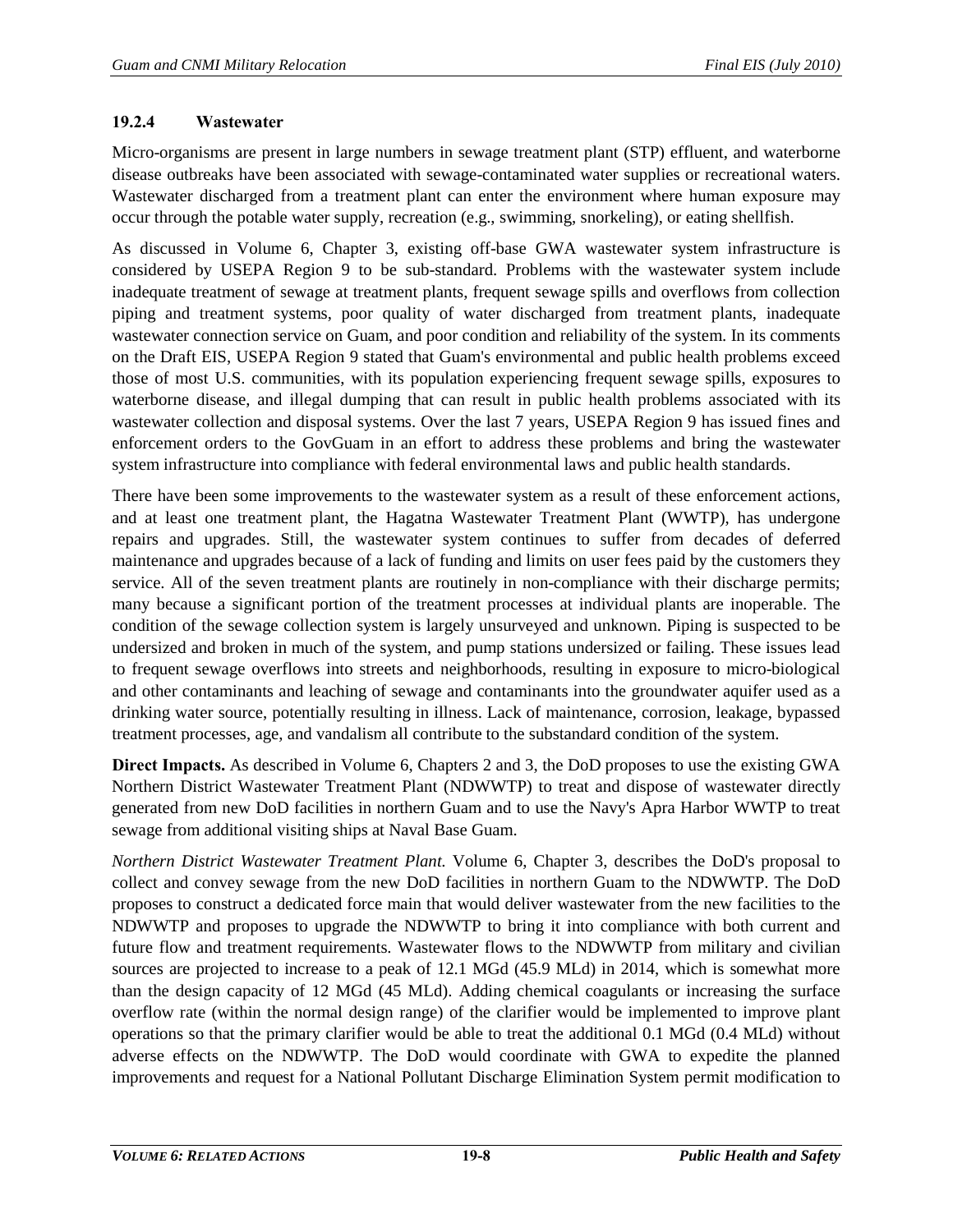increase the effluent discharge limitation from 6.0 MGd (22.7 MLd) to 12.0 MGd (45.4 MLd), then comply with its modified National Pollutant Discharge Elimination System permit requirements.

The DoD is working to arrange funding for the primary treatment repairs and upgrades to the NDWWTP. These upgrades would significantly improve the quality of wastewater from the plant and reduce the risk to public health from waterborne diseases. While the DoD would continue to coordinate with GWA and USEPA Region 9 to ensure that GWA implements planned Capital Improvements Program (CIP) projects designed to refurbish the existing primary treatment capability of the NDWWTP and expand it to meet the needs associated with the proposed Marine Corps relocation and associated civilian population growth, the ability of GWA to secure necessary funding for the required CIP projects remains a key concern and potential impediment to the Guam military relocation effort and the return of GWA to full compliance with the requirements of the Clean Water Act (CWA). In the underlying agreements with the GoJ covering the relocation of Marine Corps forces from Okinawa to Japan, the GoJ agreed to provide funding to develop facilities and infrastructure on Guam to support the relocation of Marine Corps forces. These agreements further recognize that necessary infrastructure improvements would cover not only improvements on military installations, but also improvements to the civilian infrastructure. Therefore, the U.S. Government, through the DoD, is currently seeking approximately \$50 million in Japanese Fiscal Year 2011 funding from the GoJ to cover required CIP projects necessary for refurbishment and expansion of primary treatment capabilities at the NDWWTP. Such funding would allow necessary improvements to be made by the 2013 required date noted in Volume 6, Chapter 2. If the DoD fails to secure the necessary funding from the GoJ, significant human health impacts would occur from improperly treated wastewater. Furthermore, consistent with the Navy's commitment to apply adaptive program management discussed in Volume 7, failure to secure necessary funding would severely impact construction pace and the ability of the Navy to complete required construction to support the Marine Corps relocation.

The USEPA Region 9 denied GWA's application for a renewed variance from full secondary treatment on September 30, 2009, and concluded that the CWA 301(h) criteria have not been met at the NDWWTP and the Hagatna WWTP. GWA has appealed this ruling, but the results of that appeal are not determined at this time. The NDWWTP discharges into coastal waters on the northwestern shoreline of Guam. The coastal waters in the area of NDWWTP's new deep ocean outfall are considered "Category M-2 Good" marine waters (USEPA 2009).

The previous outfall discharged effluent directly into the Philippine Sea at 2,160 feet (ft) (655 meters [m]) from shore at a depth of 60 ft (18.2 m), and 545 ft (166 m) beyond the reef line. The total length of the previous outfall was approximately 7,272 ft (2,216 m); including a diffuser that was 422 ft (129 m) long at the terminal end of the outfall. The previous outfall consisted of a 5,500-ft (1,676-m), 30-inch (76.2 centimeter) diameter pipe made mainly of Techite piping encased in concrete. The previous diffuser was oriented north to south and located parallel to the shoreline (USEPA 2009).

The new outfall was completed and went into operation in January 2009. The new outfall currently discharges 1,900 ft (580 m) from shore, and at a depth of 140 ft (42.6 m). A 400-ft (121-m) multiport diffuser was to be added to the end of the outfall; however, the diffuser has not yet been added to the new outfall. Because the proposed discharge would be farther away from shore and at a greater depth, and incorporates additional diffuser ports, the USEPA Region 9 predicts that it would have higher dilution (USEPA 2009).

Based on available information, the USEPA Region 9 has concluded that discharge of primary treated effluent through the new deep ocean outfall would not ensure compliance with the requirements of 40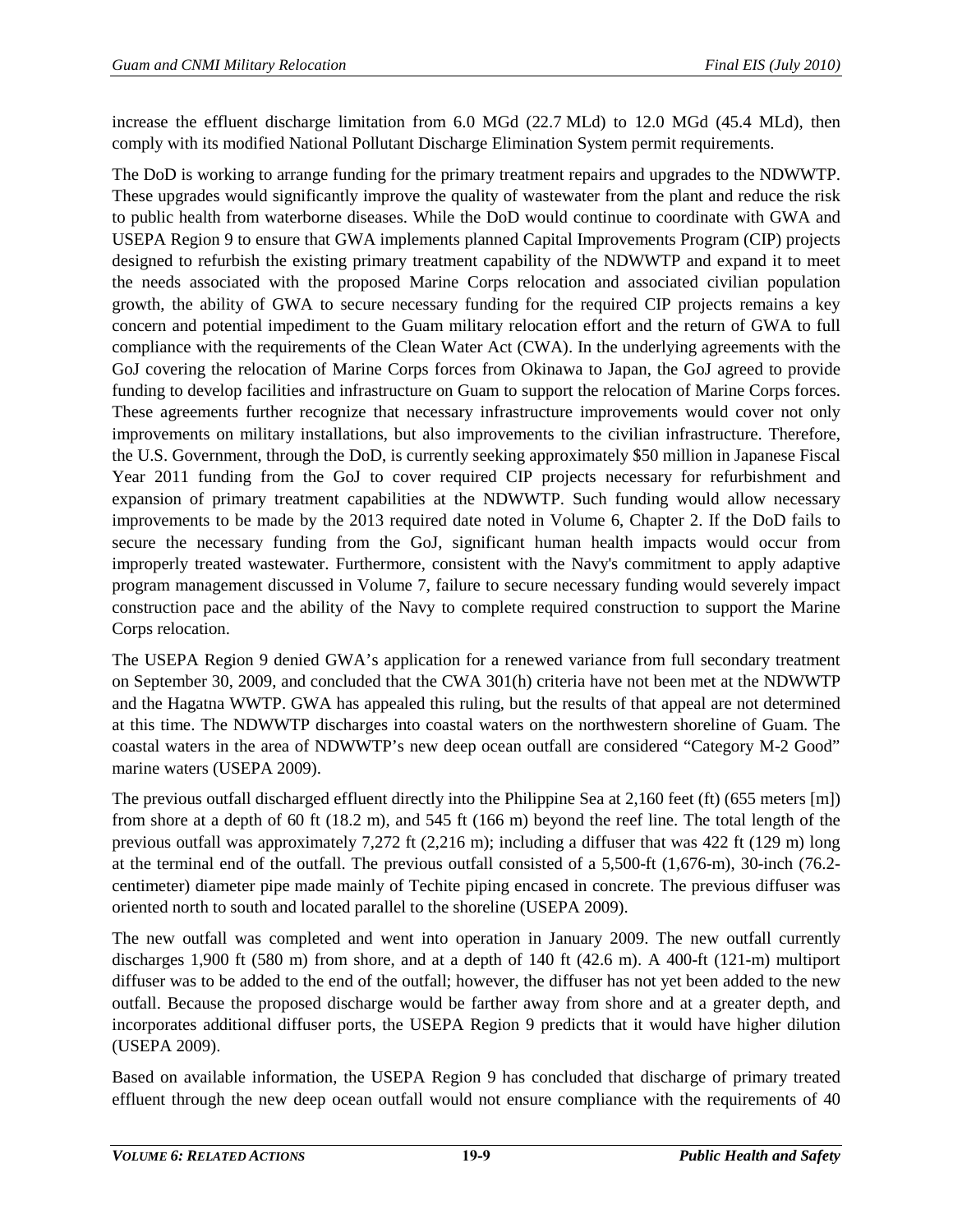CFR 125.62(a) through (d). The USEPA Region 9 has determined that the proposed discharge would not comply with all Guam water quality standards; and may not provide for the attainment or maintenance of water quality that would ensure the protection and propagation of a balanced indigenous population of shellfish, fish, and wildlife. Concentrations of lead have been predicted to exceed water quality criteria at the zone of initial dilution (ZID) for the proposed discharge. Furthermore, the USEPA Region 9 has determined that the proposed discharge would not meet water quality criteria for bacteria at the ZID; thus, the proposed discharge may adversely affect recreational activities (USEPA 2009).

Ocean waters near the NDWWTP discharge are not considered a source of public water supply. Drinking water has not been established as a designated use for Category M-2 marine waters of Guam. Currently, drinking water supplies are derived from surface and groundwater sources. Therefore, the USEPA Region 9 has concluded that the WWTP discharge would not affect public water supplies (USEPA 2009).

*Apra Harbor WWTP.* Volume 6, Chapter 3 describes the DoD's proposal to use the existing Navy-owned Apra Harbor WWTP to treat sewage generated from new visiting ships to Naval Base Guam. The Apra Harbor WWTP is currently in non-compliance for aluminum, copper, and nickel in its discharge; however, the expected flows from the visiting ships are not expected to increase or change the metals concentrations at the treatment plant. Volume 6, Chapter 3 describes the efforts underway to modify the permit to allow for a ZID for this discharge. The plants current permit capacity allows for these additional flows and the resulting ZID is expected to be issued to account for this full permitted flow.

Ocean waters near the Apra Harbor WWTP discharge are not considered a source of public water supply. Drinking water has not been established as a designated use for Category M-2 marine waters of Guam. Currently, drinking water supplies are derived from surface and groundwater sources. Therefore, WWTP discharge would not affect public water supplies.

**Indirect Impacts.** As described in Volume 6, Chapters 2 and 3, the DoD relocation would result in indirect impacts to the off-base GWA wastewater system from the wastewater collection and disposal needs of the construction workforce and from the induced population that is expected to migrate to Guam. These indirect effects of the DoD relocation would place an increased demand and strain on the existing GWA wastewater system. In their comments on the Draft EIS, the GWA, USEPA Region 9, GEPA, and various GovGuam agencies raised serious concerns over potential environmental and public health impacts on the already noncompliant GWA system from these indirect off-base demands. GWA must repair, replace, and upgrade much of its infrastructure to meet current demand from the existing Guam population and to meet regulatory requirements imposed through ongoing enforcement actions. Concurrently, GWA must plan for, fund, and execute upgrades to meet new demands that are indirectly brought about by the proposed military relocation. Without these repairs and upgrades, environmental and public health impacts would be significant. Pathogens commonly found in wastewater effluent are *Escherichia coli*, Streptococcus, Salmonella, Shigella, mycobacterium, *Pseudomonas aeroginosa*, *Giardia lamblia*, and enteroviruses. Tacnia, Ascaris, and hookworm ova may also be present in raw sewage.

Increased sewage flows in the wastewater collection system may result in more sewage overflows into streets and neighborhoods and more exposure of the population to sewage-borne disease. Additionally, sewage overflows could result in a greater risk of contamination of the groundwater aquifer, which is used as a drinking water source. Increased flows to already failing WWTPs would simply exacerbate an already serious public health problem.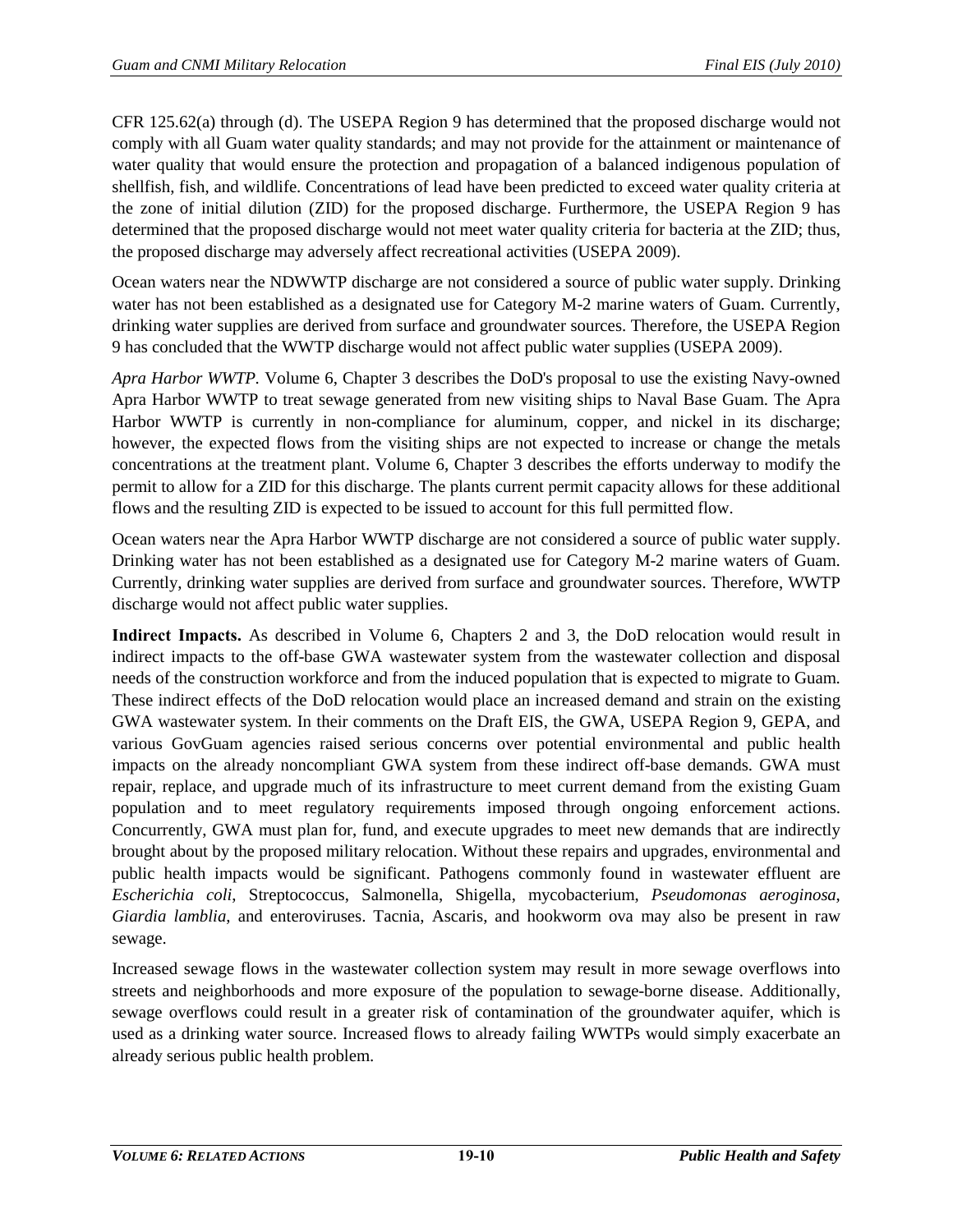According to GWA's WRMP (GWA 2007), of the seven GWA WWTPs on Guam, four are small onsite plants in the southern portions of the island that are routinely out of compliance and treatment processes are largely bypassed. Some of these smaller plants are non-discharge plants where the plant effluent is dispersed into the soils on site near where people live and recreate. These are the Umatac-Merizo WWTP, the Inarajan WWTP, and Pago Socio WWTP. Since publication of the WRMP (GWA 2007), the very small Pago Socio WWTP was converted to a pumping station sending its wastewater to the Hagatna WWTP. These WWTPs are described in further detail in Volume 6, Chapter 3. The fourth plant, the Baza Gardens WWTP, is a secondary treatment plant that discharges to a small surface water stream. The Agat-Santa Rita WWTP is a secondary treatment plant that discharges to the ocean through an ocean outfall in Tipalao Bay.

Properly designed, installed, and operated, onsite systems can be as effective as municipal WWTPs in reducing the public health risks associated with wastewater; however, contamination of drinking water and surface water caused by onsite systems does occur and people can contract gastrointestinal and other illnesses from drinking groundwater or by coming in contact with surface water affected by wastewater.

In addition to the four remaining small WWTPs in southern Guam, GWA has a large WWTP in the central part of Guam, the Hagatna WWTP. This plant is similar in size and operation to the NDWWTP and is described in Volume 6, Chapter 3. According to GWA's WRMP (GWA 2007) and recent GWA Stipulated Order progress reports, this treatment plant has undergone significant upgrades to address historical compliance problems. The main collection system and pump station for this plant is also slated for upgrades to address chronic problems with sewage overflows. Workforce housing areas are proposed for construction within the collection system of this plant, and induced population is expected to also result in increased flows to this plant. The potential exists for significant public health impacts from the connection of workforce housing and induced population areas to this plant if the upgrades to the collection system and main pump station are not funded.

Likewise, workforce housing areas are proposed for construction within the collection system of the NDWWTP plant. Induced population is expected to also result in increased flows to this plant. The upgrades that are proposed by the DoD to the NDWWTP would mitigate any public health impacts from these additional flows.

The DoD acknowledges the existing sub-standard conditions of key public infrastructure systems and social services on Guam and the desire by many for the DoD to fund improvements to these systems and services. The DoD also recognizes the constraints on the GovGuam to be able to address these indirect impacts of the proposed military relocation. The Council on Environmental Quality has facilitated interagency meetings with the DoD and appropriate federal agencies to identify funding sources to meet this need. The EAC is evaluating overall Guam civilian hard (e.g., facilities) and soft (e.g., manpower, operations & management) infrastructure needs, including those associated with the proposed DoD military relocation. It is anticipated that Guam clinics and hospitals would not be able to increase staffing to meet current health care service ratios and would not be capable of handling a potential increase in wastewater-related illnesses unless the federal inter-agency task force succeeds in finding funding or other assistance to help Guam correct these deficiencies. In the event increases in health care staffing do not occur, the following impacts on medical treatment would likely arise:

- Longer wait/response times for patients
- Fewer or no available providers on island for chronic or acute issues
- Complications or death from delayed treatment
- Requirements for patients to travel off island to receive adequate treatment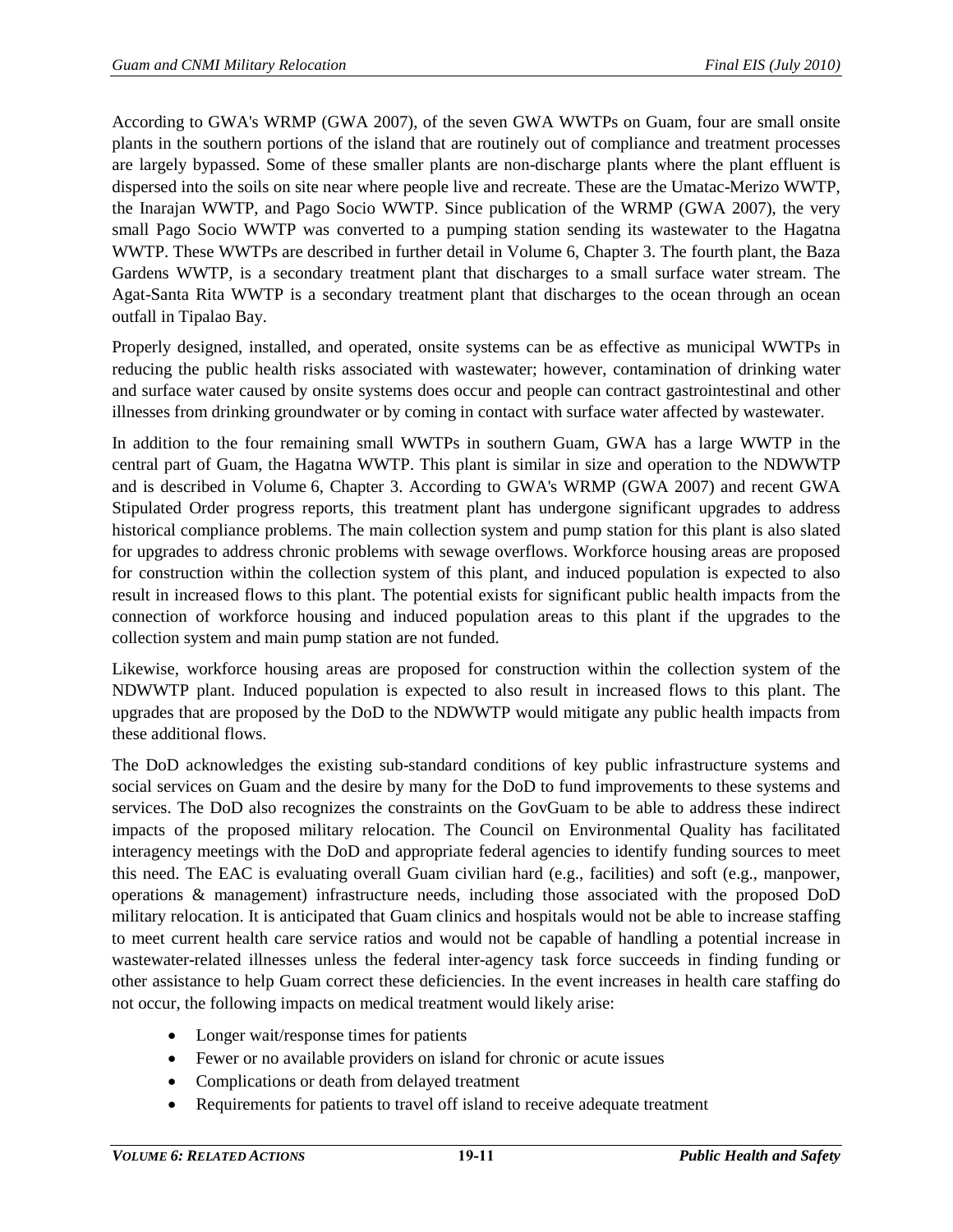Therefore, at this time, significant impacts on health care services would be anticipated as a result of potential increased wastewater treatment and discharge activities.

## **19.2.5 Solid Waste**

The DoD would continue to use the Navy Landfill at Apra Harbor for municipal solid waste (MSW) until the new GovGuam Layon Landfill at Dandan is available for use. Disposal of other waste streams excluded from Layon Landfill would continue at the Navy Landfill. Construction and demolition (C&D) debris would continue to be disposed at the Navy hardfill.

The Layon Landfill is being constructed in compliance with federal Resource Conservation and Recovery Act Subtitle D requirements. Because this landfill would be compliant with Resource Conservation and Recovery Act Subtitle D, no impacts to public health and safety are anticipated from the increase in solid waste disposal on Guam.

The Navy Sanitary Landfill is unlined; therefore, leachate has the potential to affect the underlying groundwater. Studies are currently underway to assess whether or not the underlying groundwater has been affected by leachate. Initial conclusions of these studies show that further evaluation may be required.

#### **19.2.6 All Alternatives**

#### 19.2.6.1 Construction Phase

Construction activities for all of the proposed utility projects would not be expected to have a significant impact on public health and safety. BMPs would be implemented to control work site safety, waterborne disease increases, and other potential impacts on public health and safety. No DoD construction activities would occur for solid waste management activities. During construction, there would be a less than significant impact on public health and safety.

#### 19.2.6.2 Notifiable Diseases

Volume 2, Chapter 2, Section 2.18 analyzes the potential increase in notifiable disease cases based on the population increase that would result from the implementation of the overall proposed action as well as the related actions, such as the proposed utility projects. The DoD acknowledges the existing sub-standard conditions of health services on Guam and the desire by many for the DoD to fund these services. The DoD also recognizes the constraints on the GovGuam to be able to address these indirect impacts of the proposed military relocation. The Council on Environmental Quality has facilitated interagency meetings with the DoD and appropriate federal agencies to identify funding sources to meet this need. The EAC is evaluating overall Guam civilian hard (e.g., facilities) and soft (e.g., manpower, operations & management) infrastructure needs, including those associated with the proposed DoD military relocation. Based on the potential for an increase in notifiable diseases, a significant impact on health care services is anticipated unless the federal inter-agency task force succeeds in finding funding or other assistance to help Guam correct health care service deficiencies.

#### 19.2.6.3 Mental Illness

Analysis of potential impacts on mental illness is provided in Volume 2. Utility related issues by themselves should not result in additional mental illness; thus, there should be no impacts from proposed utility actions on mental illness.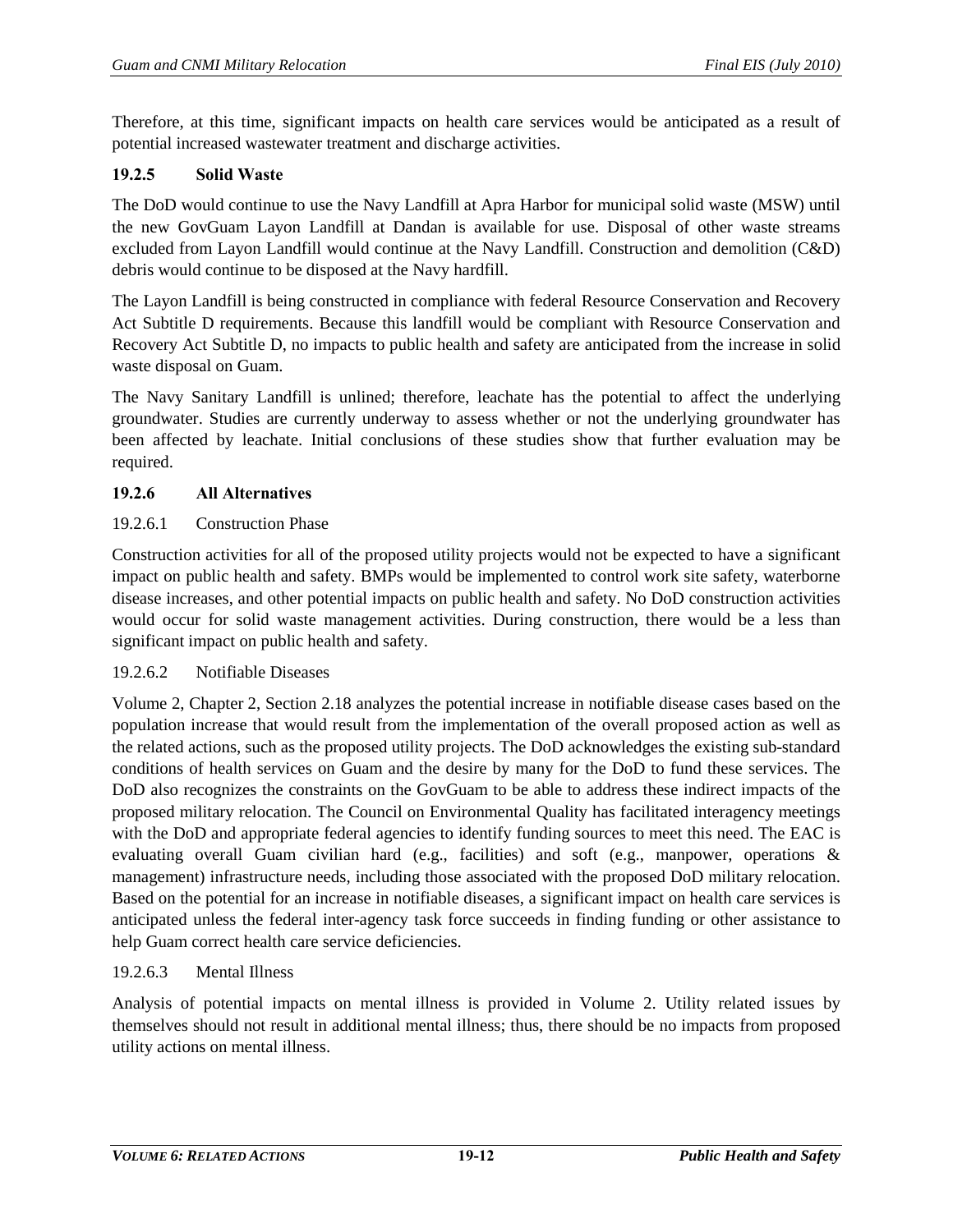## 19.2.6.4 Traffic Incidents

Analysis of potential increases in traffic incidents is provided in Volume 2. Based on the small potential for increase in traffic incidents, a less than significant impact on the health and safety of the citizens of Guam is anticipated.

## 19.2.6.5 UXO

The island of Guam was an active battlefield during World War II. As a result of the invasion, occupation, and defense of the island by Japanese forces and the assault by Allied/American forces to retake the island, unexploded military munitions still remain. Excavation for foundations, underground utilities, and other infrastructure could encounter unexploded military munitions in the form of UXO, discarded military munitions, and/or materials potentially presenting an explosive hazard. Exposure to these munitions and explosives of concern (MEC) could result in the death or injury to workers or to the public.

To reduce the potential hazards related to exposure to MEC, in accordance with DoD Directive 6055.9 (DoD Ammunition and Explosive Safety Standard) and Naval Ordnance Safety and Security Activity Instruction 8020.15B, Explosives Safety Submission documentation would be prepared that outlines specific measures that would be implemented to ensure the safety of workers and the public. BMPs that would be implemented include having qualified UXO personnel perform surveys to identify and remove potential MEC prior to initiation of ground-disturbing activities, as necessary. Additional safety precautions would include providing UXO personnel supervision during earth-moving activities, and providing MEC awareness training prior to and during ground-disturbing activities to construction personnel who are involved in grading and excavations. These safety precautions would ensure that potential impacts are minimized; therefore, implementation of the proposed utility projects would result in less than significant impacts to public health and safety (from UXO).

# **19.2.7 Proposed Mitigation Measures**

Mitigation measures for potable water would be a combination of the DoD providing excess water capacity to meet increased demands for water resulting from workforce and induced populations off base and for the federal inter-agency task force to succeed in finding funding and/or other assistance to help Guam repair their potable water distribution system. The combination of these actions would provide proper water pressure and leak control, reduce sewer overflows, and reduce the potential increase in potable water–related disease among the civilian population.

The Navy would continue to coordinate with GWA and USEPA Region 9 to ensure that GWA implements planned CIP projects. The CIP projects are designed to refurbish the existing primary treatment capability of the NDWWTP and expand it to meet needs associated with the proposed Marine Corps relocation and associated civilian population growth. However, the ability of GWA to secure necessary funding for the required CIP projects remains a key concern and potential impediment to the Guam military relocation effort and the return of GWA to full compliance with the requirements of the CWA.

In the underlying agreements with the GoJ covering the relocation of Marine Corps forces from Okinawa to Japan, the GoJ agreed to provide funding to develop facilities and infrastructure on Guam to support the relocation of Marine Corps forces. These agreements further recognize that necessary infrastructure improvements would cover not only improvements on military installations, but also improvements to the civilian infrastructure. Therefore, the U.S. Government, through the DoD, is currently seeking approximately \$50 million in Japanese Fiscal Year 2011 funding from the GoJ to cover required CIP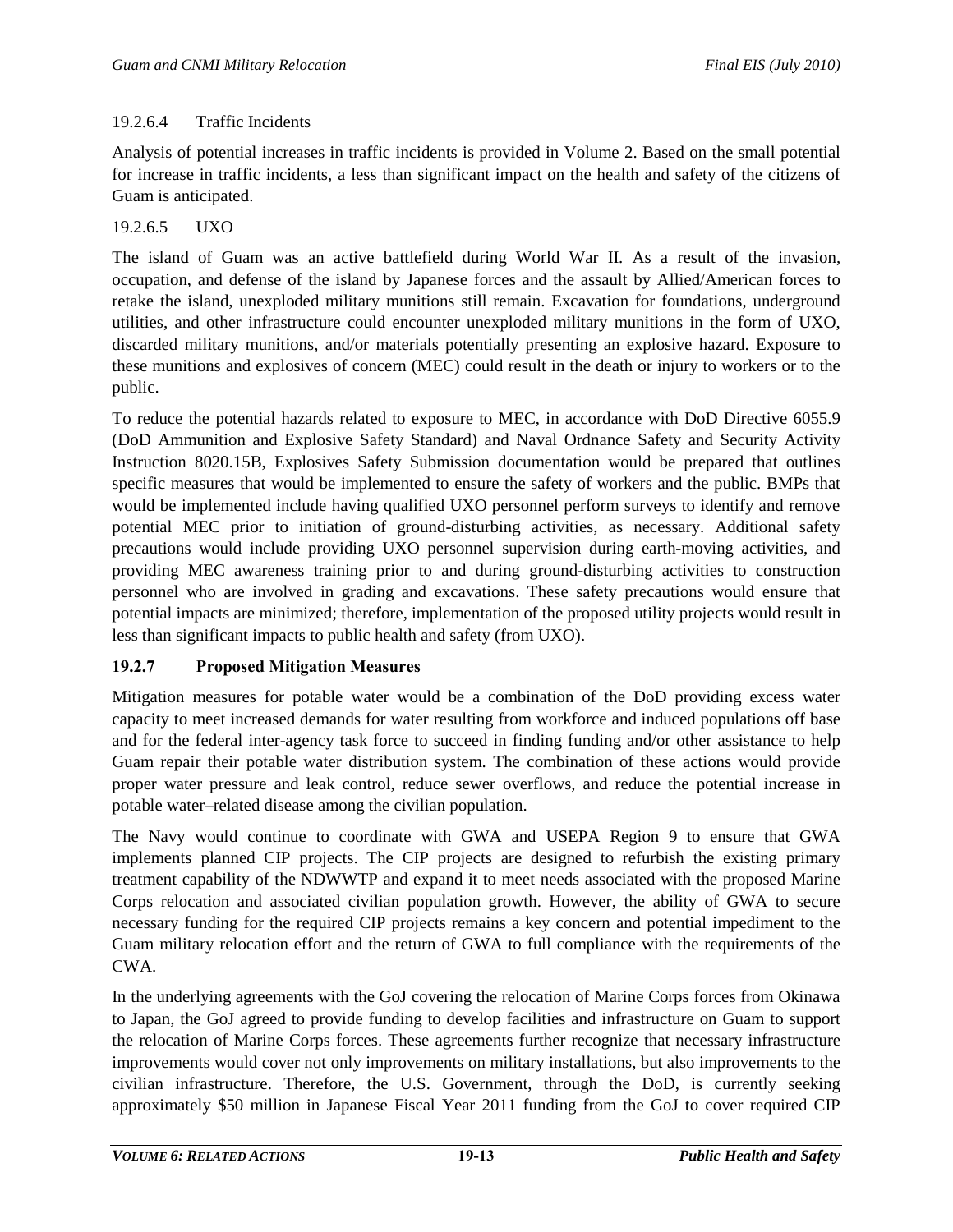projects necessary for refurbishment and expansion of primary treatment capabilities at the NDWWTP. Such funding would allow necessary improvements to be made by the 2013 date noted in Volume 6, Chapter 2. As with refurbishment and expansion of primary treatment, the ability of the GWA to secure necessary funding for CIP projects required to achieve secondary treatment at the NDWWTP remains a concern and potential impediment to the Guam military relocation effort and the return of the GWA to full compliance with the requirements of the CWA. As with efforts to secure funding for required primary treatment refurbishment and expansion, the DoD is working to secure necessary funding, including funding from the GoJ.

Implementation of mitigation measures for the other WWTPs on Guam are not within the control of the DoD. The DoD acknowledges the existing sub-standard conditions of utility infrastructure systems on Guam and the desire by many for DoD to fund improvements to these systems and services. The DoD also recognizes the constraints on the GovGuam to be able to address these indirect impacts of the proposed military relocation. The GovGuam has identified the need for \$1.3 B in funding to implement necessary water and wastewater infrastructure improvements that must be accomplished in the first 5 years to accommodate the military relocation. The Council on Environmental Quality has facilitated interagency meetings with the DoD and appropriate federal agencies to identify funding sources to meet this need. The DoD is seeking approximately \$580 million from GoJ for water and wastewater improvement projects pursuant to the terms of the Realignment Roadmap Agreement, described in Volume 1. The EAC is evaluating overall Guam civilian hard (e.g., facilities) and soft (e.g., manpower, operations & management) infrastructure needs, including those associated with the proposed DoD military relocation. As part of this evaluation the EAC is specifically examining federal funding options for water and wastewater infrastructure improvements that may not be funded through GoJ financing. Mitigation measures for providing adequate public health resources would also be for the federal interagency task force to succeed in finding funding and/or other assistance to help Guam upgrade their capacity to care for and help prevent increased incidence of illnesses.

# **19.2.8 Summary of Impacts**

<span id="page-13-0"></span>[Table 19.2-1](#page-13-0) summarizes the potential impacts of all alternatives. A text summary is provided below.

|                                      | Construction for<br><b>All Alternatives</b> | <b>Operations</b> for All<br>Alternatives (direct |
|--------------------------------------|---------------------------------------------|---------------------------------------------------|
|                                      | (direct and indirect)                       | with indirect in                                  |
| <b>Potentially Impacted Resource</b> | <i>identical</i> )                          | <i>parentheses</i> )                              |
| Power                                | <b>LSI</b>                                  | LSI (LSI)                                         |
| Potable Water                        | <b>LSI</b>                                  | LSI(SI)                                           |
| Wastewater                           | <b>LSI</b>                                  | LSI(SI)                                           |
| Solid Waste                          | NI                                          | NI(MI)                                            |
| Notifiable Diseases                  | <b>LSI</b>                                  | SI(SI)                                            |
| <b>Mental Illness</b>                | NI                                          | NI(MI)                                            |
| <b>Traffic Incidents</b>             | <b>LSI</b>                                  | LSI (LSI)                                         |
| UXO                                  | <b>LSI</b>                                  | $NI$ ( $NI$ )                                     |

**Table 19.2-1. Summary of Potential Public Health and Safety Impacts**

*Legend:* LSI= Less than significant impact; NI= No impact; SI = Significant impact;  $UXO =$  unexploded ordnance.

Based on the increased population of Guam (natural and military increases), requirements for power production, potable water generation, and wastewater treatment could result in an increase in illness from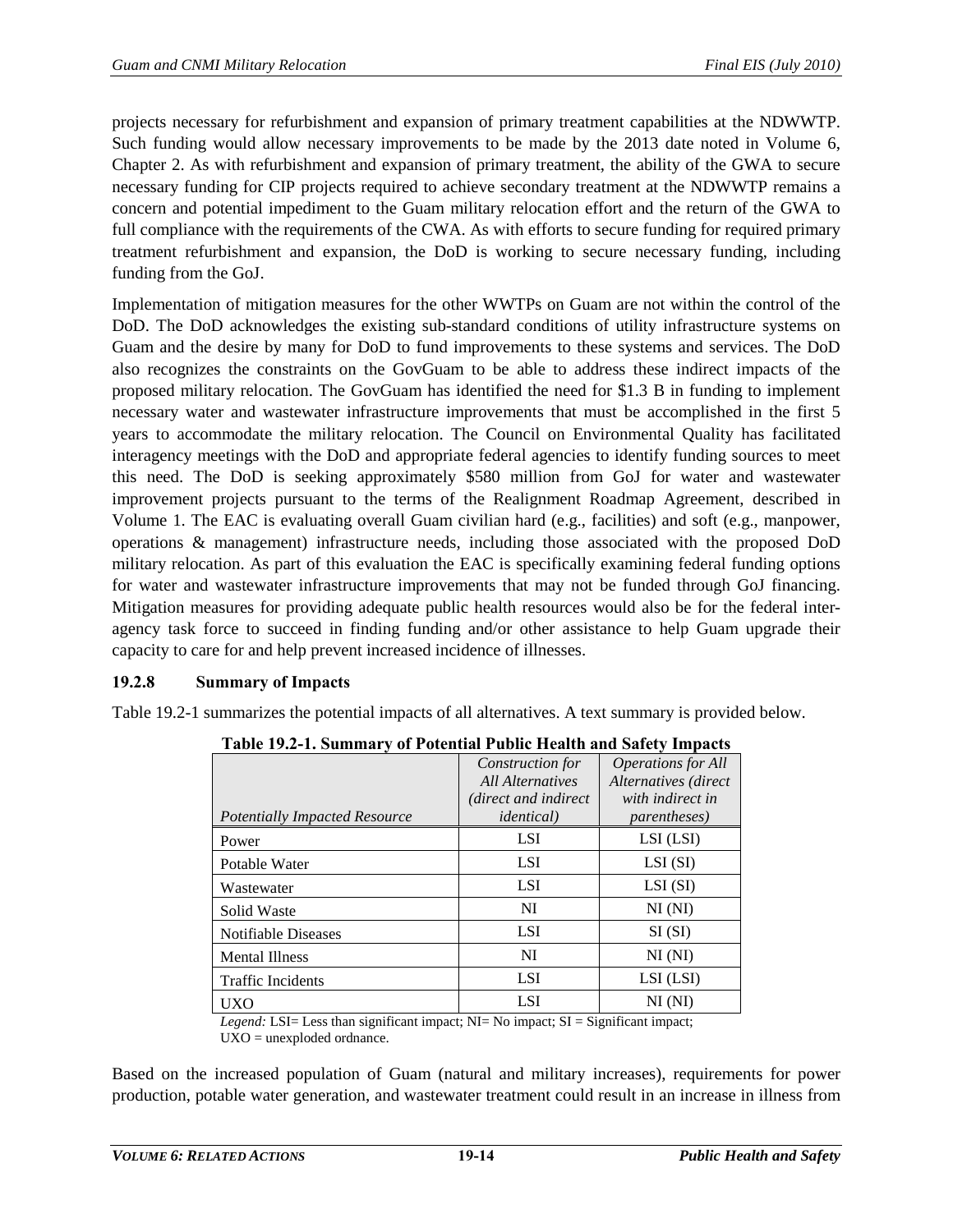airborne contaminants and water- and wastewater-related diseases. The DoD acknowledges the existing sub-standard conditions of social services on Guam and the desire by many for the DoD to fund improvements to these systems and services. The DoD also recognizes the constraints on the GovGuam to be able to address these indirect impacts of the proposed military relocation. The Council on Environmental Quality has facilitated interagency meetings with the DoD and appropriate federal agencies to identify funding sources to meet this need. The EAC is evaluating overall Guam civilian hard (e.g., facilities) and soft (e.g., manpower, operations & management) infrastructure needs, including those associated with the proposed DoD military relocation. It is anticipated that Guam clinics and hospitals would not be able to increase staffing to meet current health care service ratios and would not be capable of handling potential increases in utility-related illnesses unless the federal inter-agency task force succeeds in finding funding and/or other assistance to help upgrade the deficiencies in health care. In the event health care staffing increases do not occur, the following impacts on medical treatment would likely arise:

- Longer wait/response times for patients
- Fewer or no available providers on island for chronic or acute issues
- Complications or death from delayed treatment
- Requirements for patients to travel off island to receive adequate treatment

Therefore, significant impacts on health care services would be anticipated. No impacts are anticipated from increased solid waste disposal.

The potential impact on Guam health care services from increases in disease occurrences as a result of the proposed utility projects would be significant. There is no potential impact on Guam health care services from increases in mental health occurrences as a result of the proposed utility projects. The potential increase in the number of traffic accidents and fatalities would be minimal, resulting in a less than significant impact on the health and safety of Guam citizens.

Excavation for underground utilities and other infrastructure could encounter unexploded military munitions. To reduce the potential hazards related to the exposure to MEC, qualified UXO personnel would perform surveys to identify and remove potential items of MEC prior to the initiation of grounddisturbing activities. UXO supervision during earth-moving activities and providing MEC awareness training to construction personnel prior to and during ground-disturbing activities would also be undertaken. The identification and removal of MEC prior to initiating construction activities and training construction personnel regarding hazards associated with MEC would ensure that potential impacts would be minimized and would be less than significant. During operations, the potential exposure to MEC would be essentially non-existent, so no impacts would result.

# **19.2.9 Roadways**

Construction activities would consist of intersection improvements, bridge replacements, pavement strengthening, road relocation, road widening, and construction of a new road. Typical activities associated with each of these types of projects are described in Volume 6, Chapter 2. Most projects would involve construction work in developed and paved areas, and some roadway projects require work in undeveloped locations. Construction activities would occur during a 7-year period from 2010 through 2016, with the peak roadway construction year of 2013/2014.

The proposed GRN project and associated construction haul roads would be designed in accordance with the American Association of State Highway and Transportation Officials standards and guidelines, with particular focus on improving safety and reducing traffic congestion. Construction of roadway segments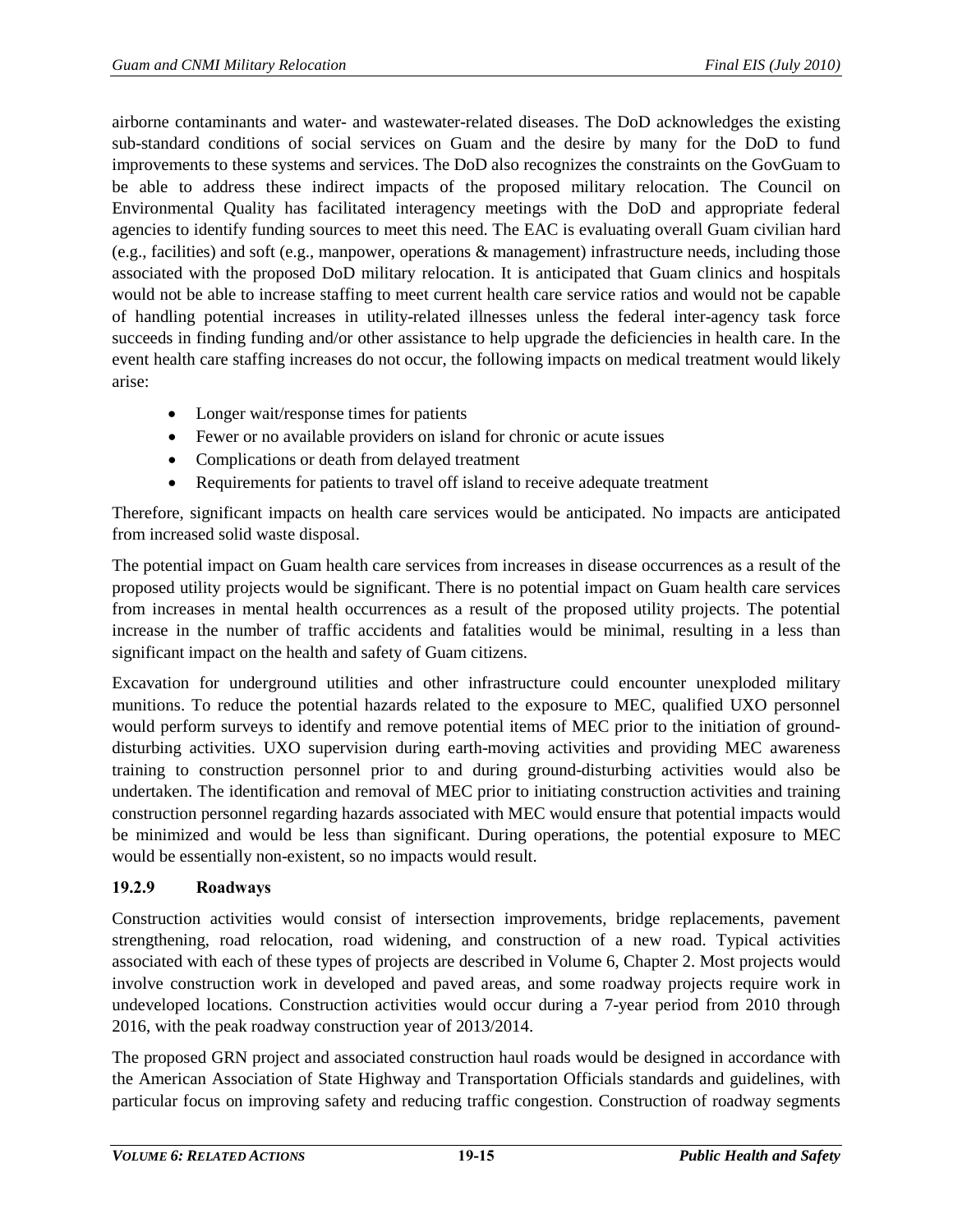and bridge replacement projects would require the use of temporary detours, limited road closures, and alternate routes that would be established during localized road work. These temporary routes would represent alternate ways of reaching destinations. While such detours may be perceived as an inconvenience to the public, temporary roadways would be established with safety measures, such as proper signage and reduced speed limits, as appropriate for temporary construction zones. With implementation of these protective measures, potential impacts to public health and safety would be reduced to a less than significant level.

Potential impacts to public health and safety can occur during roadway construction activities (i.e., cut and fill operations, removal of vegetation, and use of heavy equipment) and as a result of leaks and spills onto soils during construction. Impacts from potential exposure to contaminated soil, use of hazardous materials, and generation of hazardous waste can also result in a public health concern (see Volume 6, Chapter 18). Direct impacts that result in physical injury could occur during construction, while indirect impacts can result from the completed project (e.g., accidents and injuries that would occur in the future). To evaluate the potential public health and safety impacts of roadway improvement projects, physical activities associated with each project type were identified as shown in [Table 19.2-2.](#page-15-0)

<span id="page-15-0"></span>

|      |                                                                                                 | Temporary      | <b>Temporary</b><br>Storage of | <i>Exposure to</i><br>Unexploded |
|------|-------------------------------------------------------------------------------------------------|----------------|--------------------------------|----------------------------------|
| Item | <i>Project Type</i>                                                                             | <b>Detours</b> | Contaminants                   | Ordnance                         |
|      | Intersection Improvement (including military access points)                                     |                |                                |                                  |
|      | <b>Bridge Replacement</b>                                                                       |                |                                |                                  |
|      | <b>Pavement Strengthening</b>                                                                   |                |                                |                                  |
|      | Road Relocation (Route 15 only)                                                                 |                |                                |                                  |
|      | Road Widening                                                                                   |                |                                |                                  |
|      | <b>Construction of New Road</b>                                                                 |                |                                |                                  |
|      | Temporary placement of equipment laydown areas or<br>storage areas for road demolition material |                |                                |                                  |

| Table 19.2-2. Activities Associated with GRN Roadway Project Types |  |
|--------------------------------------------------------------------|--|
|--------------------------------------------------------------------|--|

Based on the anticipated activities associated with each project type, it was determined that:

- Each of the roadway improvement project types would have the same degree of exposure to possible increased hazards from use of temporary road detours during the construction period. Temporary road detours would generally be required for all road work.
- The placement of temporary equipment laydown areas at any of the GRN project work sites would represent a moderate potential for impacts to public health and safety due to the potential storage of fuels, oils, and lubricants that would be used during the construction period. The health risk associated with this activity would only occur if the spill or leak is not addressed, contaminants leached into the soil, and petroleum products were to enter any drinking water supply. To avoid this impact, proper containment and use of these potential contaminants would be required at temporary construction staging areas. The potential for contaminants leaching into the soil would be prevented or managed through implementation of spill prevention and emergency spill response procedures. These procedures would reduce the possibility for leaks or spills of contaminants to occur at equipment staging areas.
- Contaminated soils may be present in the roadway work area. Exposure to contaminated soils may pose a health risk for construction workers. To avoid this impact, roadway design may include an evaluation of potential contamination. Final roadway design would avoid known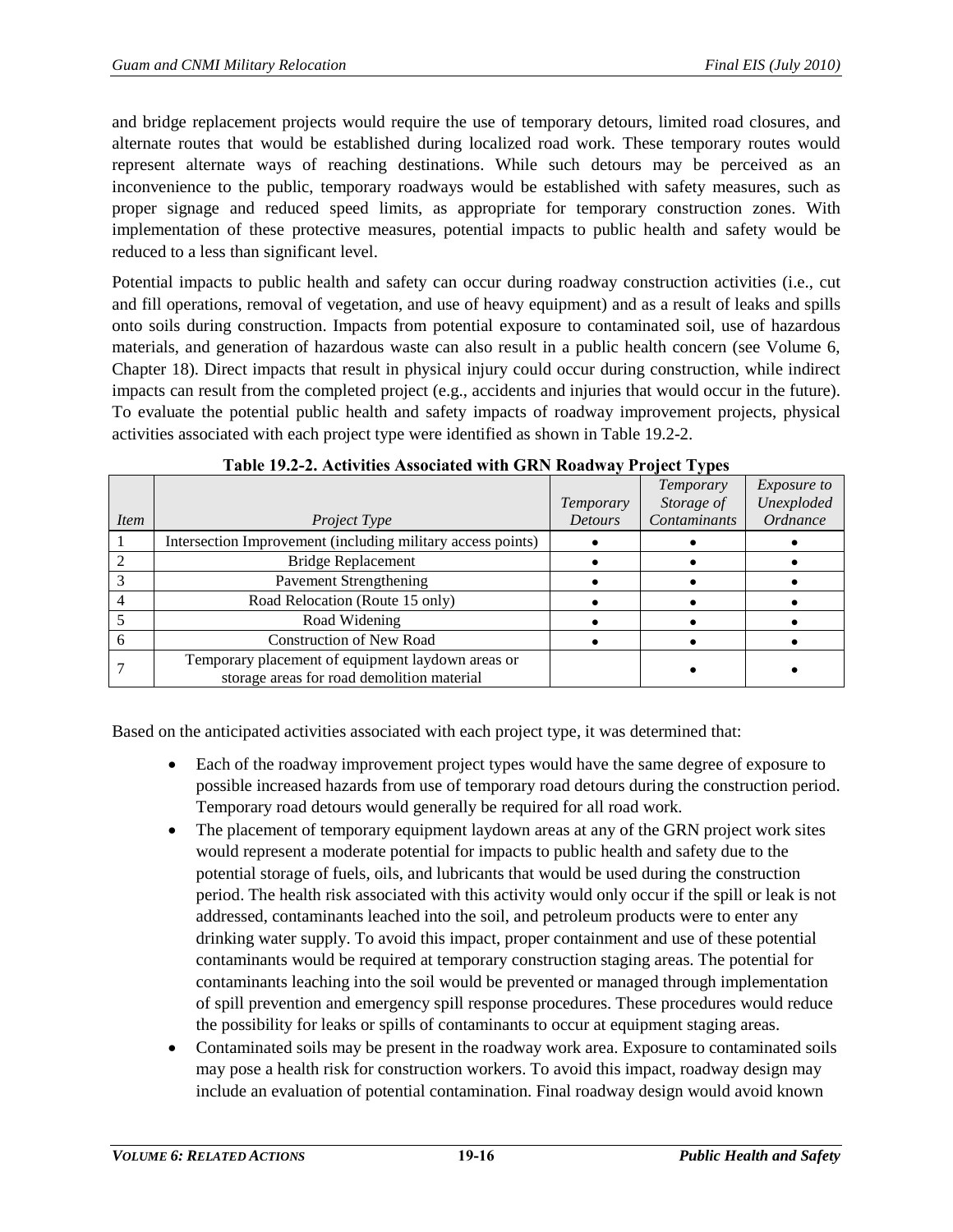contaminated sites wherever possible and may include coordination with the responsible party to ensure that construction does not interfere with any ongoing remediation activities. These procedures would reduce the possibility for exposure to areas of contamination.

• Each of the roadway improvement project types would have the same degree of potential exposure to possible hazards from encountering UXO during the construction period. To avoid this impact, qualified UXO specialists would perform surveys to identify and remove potential ordnance from the work site prior to the start of construction. This procedure would reduce the possibility for public exposure to UXO.

Indirect impacts during operation of the new GRN roadway could also occur. These safety hazards would be limited to those associated with the lack of familiarity to the road system, the effects of improper maintenance, and the potential for contaminants leaching into the soil.

- Safety hazards from initial use of the new roadway network could occur if there is a lack of familiarity with the road system. Because the GRN project would result in a 7-year process of roadway improvements, safety hazards would not be expected because of improved signalization, signage, and lighting that would be installed on the existing roadway configuration. Pavement improvements to reduce accidental skidding would also improve safety. The GRN project includes only one roadway relocation (Route 15) and one new roadway (Finegayan Connection). The new GRN system would include comprehensive improvements designed to prevent accidents or injury and improve congestion management. With ongoing and planned traffic safety programs, the new GRN system would not be expected to affect the frequency of automobile accidents. The new roadway network would be expected to result in a decrease in safety hazards.
- Improper maintenance can lead to road deterioration from erosion and pavement damage that can result in localized safety hazards. The maintenance of roads on Guam would continue to be the responsibility of the Guam Department of Public Works.
- The potential for spills of fuels, oils, and lubricants that could occur on the new roadway network would be increased due to the number of additional heavy vehicles that would use the new roads and bridges. The health risk associated with this activity would only occur if the spill were not contained, contaminants were leached into the soil or water body, and contaminants were to enter a drinking water supply or water body that is used for edible fish. To avoid this impact, spill prevention and emergency spill response procedures would be implemented.

Projects with the most potential for increased vulnerability to safety hazard would be those located in areas of high liquefaction potential and those in or near karst geological formations (nearest to known sinkholes or caves). In general, the potential vulnerability to effects from seismic activity is consistent throughout the island because of the presence of known and inferred earthquake faults that transect Guam. The potential for safety hazard due to geologic considerations would be addressed by proper roadway or bridge design, as discussed in the geology and soils chapter in Volume 6.

# 19.2.9.1 Alternative 1

Alternative 1 would result in direct potential impacts to public health and safety during the construction period as a result of exposure to possible increased hazards from the use of temporary road detours and possible hazards from encountering UXO. Impacts on geological resources could include soil disturbance and soil loss, localized erosion, and particulate emissions. Ground disturbance for roadway improvements would be conducted in accordance with standard construction BMPs, general requirements in accordance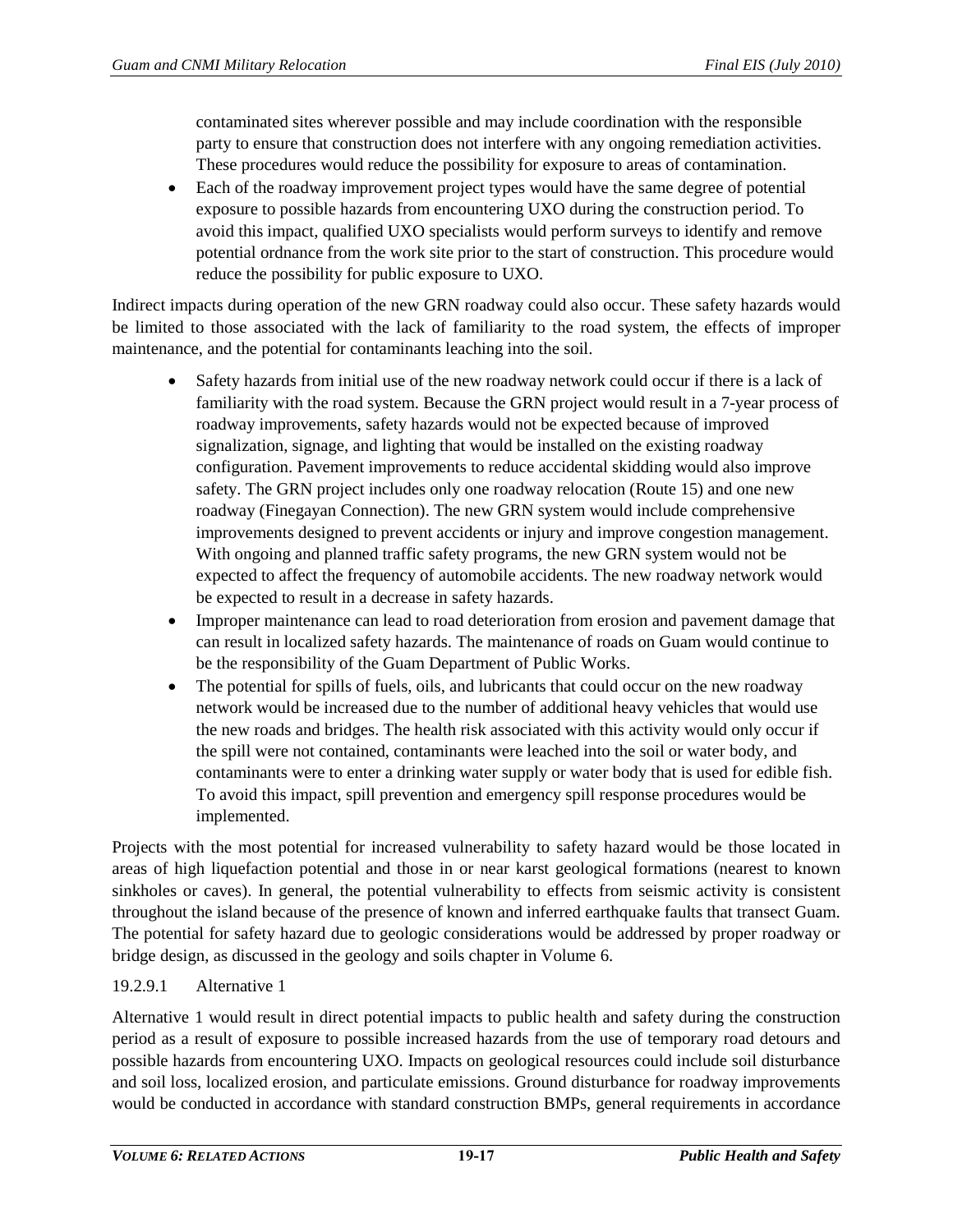with the GovGuam Soil Erosion and Sediment Control Regulations, and associated permit conditions, including applicable stormwater pollution prevention plans. With implementation of BMPs, impacts to public health and safety would be less than significant.

#### North

GRN projects in the North Region would be designed and constructed with safety principles to ensure that exposure to hazards is prevented or minimized. With implementation of BMPs, impacts to public health and safety would be less than significant.

#### Central

GRN projects in the Central Region would be designed and constructed with safety principles to ensure that exposure to hazards is prevented or minimized. As stated in the geology and soils chapter, roadway improvements near known caves and sinkholes would be designed in accordance with recommendations of the site-specific geotechnical investigation. With implementation of BMPs, impacts to public health and safety would be less than significant.

#### Apra Harbor

GRN projects in the Apra Harbor Region would be designed and constructed with safety principles to ensure that exposure to hazards is prevented or minimized. With implementation of BMPs, impacts to public health and safety would be less than significant.

#### South

GRN projects in the South Region would be designed and constructed with safety principles to ensure that exposure to hazards is prevented or minimized. With implementation of BMPs, impacts to public health and safety would be less than significant.

#### Proposed Mitigation Measures

No mitigation measures would be required. In addition to the proposed mitigation measures identified for Hazardous Materials and Waste (see Volume 6, Chapter 18), the following BMPs would be implemented for activities that could impact public health and safety in the project area:

- Design and construct individual roadway projects in accordance with American Association of State Highway and Transportation Officials standards and guidelines.
- Ensure that contaminants (i.e., oils, greases, lubrication fluids for heavy equipment) are properly stored at the work site and at temporary construction staging areas to avoid spills and leaks.
- Ensure that emergency response plans are in place for responding to leaks or spills of construction contaminants.
- Conduct surveys by qualified UXO specialists before construction starts to identify and remove potential ordnance from the work site. As an added precaution, UXO personnel would conduct munitions and explosives training of construction crews, and be assigned to monitor earthmoving activities.

#### 19.2.9.2 Alternative 2 (Preferred Alternative)

#### North

Impacts would be similar to Alternative 1.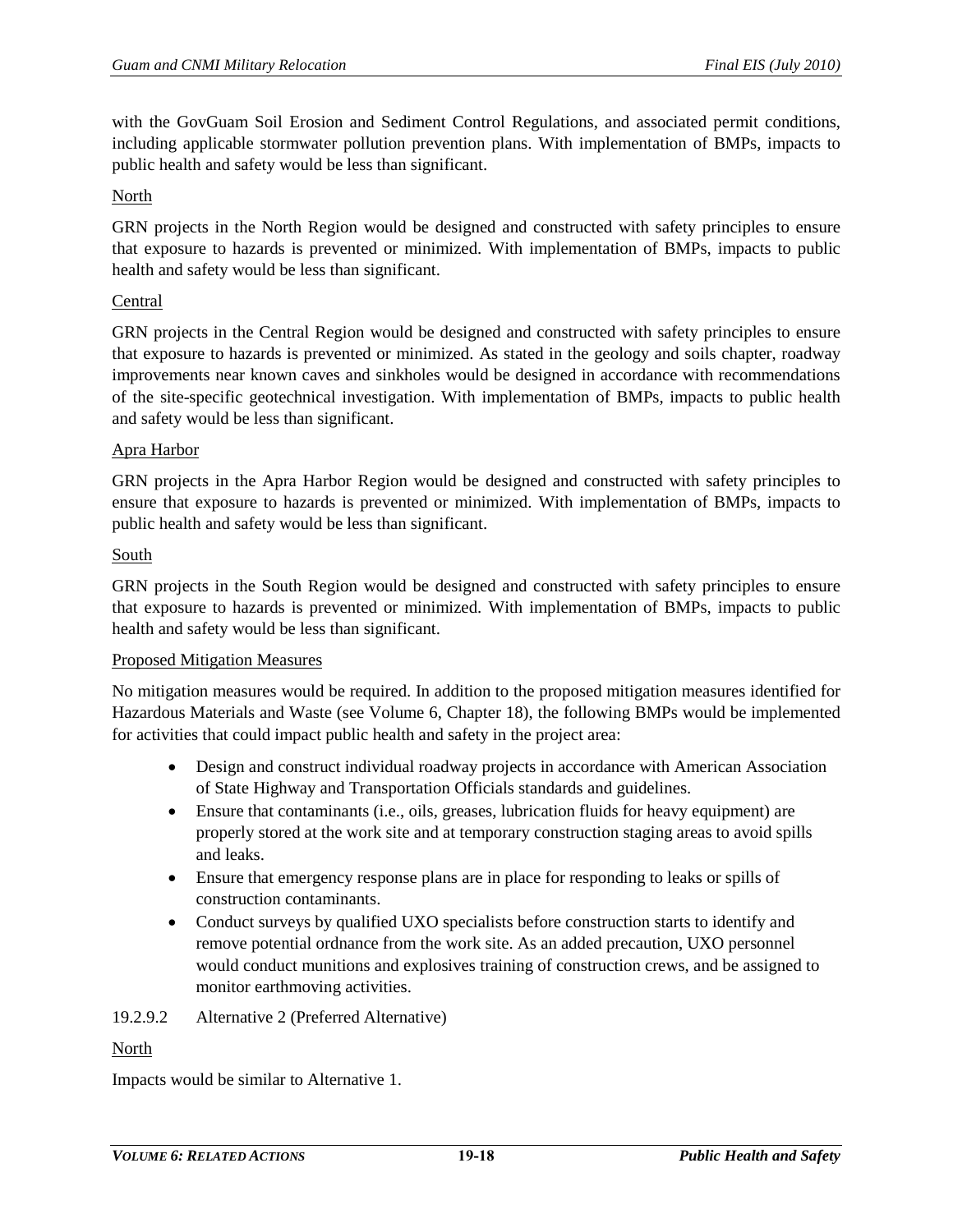| <u>Central</u>                                                                      |
|-------------------------------------------------------------------------------------|
| Impacts would be similar to Alternative 1.                                          |
| Apra Harbor                                                                         |
| Impacts would be similar to Alternative 1.                                          |
| <b>South</b>                                                                        |
| Impacts would be similar to Alternative 1.                                          |
| <b>Proposed Mitigation Measures</b>                                                 |
| No mitigation measures would be required. BMPs would be identical to Alternative 1. |
| Alternative 3<br>19.2.9.3                                                           |
| <b>North</b>                                                                        |
| Impacts would be similar to Alternative 1.                                          |
| Central                                                                             |
| Impacts would be similar to Alternative 1.                                          |
| <b>Apra Harbor</b>                                                                  |
| Impacts would be similar to Alternative 1.                                          |
| <b>South</b>                                                                        |
| Impacts would be similar to Alternative 1.                                          |
| <b>Proposed Mitigation Measures</b>                                                 |
| No mitigation measures would be required. BMPs would be identical to Alternative 1. |
| Alternative 8<br>19.2.9.4                                                           |
| <b>North</b>                                                                        |
| Impacts would be similar to Alternative 1.                                          |
| <b>Central</b>                                                                      |
| Impacts would be similar to Alternative 1.                                          |
| <b>Apra Harbor</b>                                                                  |
| Impacts would be similar to Alternative 1.                                          |
| <b>South</b>                                                                        |
| Impacts would be similar to Alternative 1.                                          |
| <b>Proposed Mitigation Measures</b>                                                 |
| No mitigation measures would be required. BMPs would be identical to Alternative 1. |
| 2013/2014 (Peak Construction)                                                       |
|                                                                                     |

The year 2013/2014 represents the roadway network without any future plans for improvements for the military relocation. While no construction associated with the planned military relocation would occur,